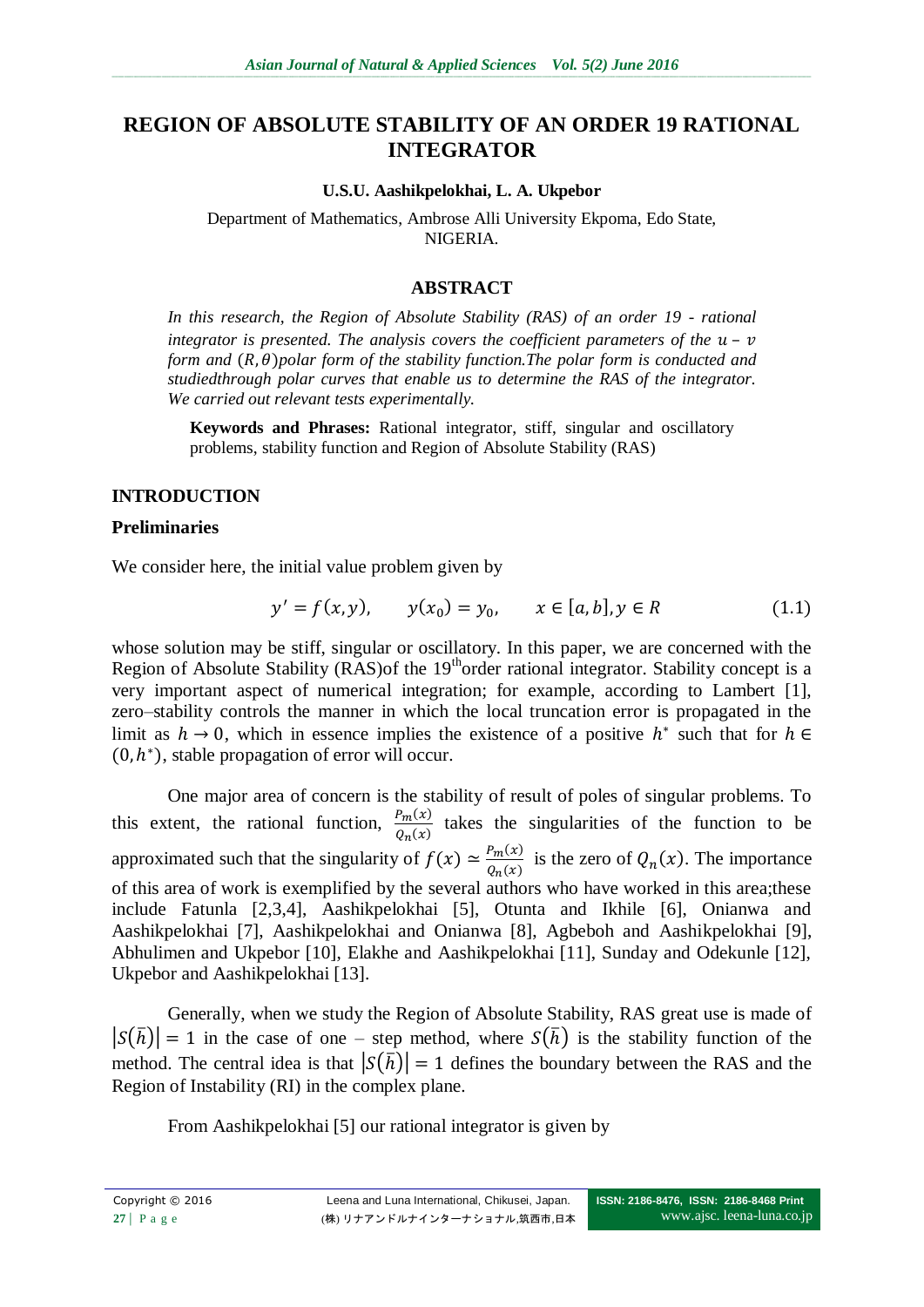$$
y_{n+1} = \frac{\sum_{i=0}^{k-1} p_i x_{n+1}^i}{1 + \sum_{i=1}^k q_i x_{n+1}^i}
$$
 (1.2)

To investigate the stability properties of the rational integrator for any k, Aashikpelokhai [5] used the matrix equation which is derived from the result of matching the Taylor series of  $y(x_{n+1})$  and that of the approximated value  $y_{n+1}$  to have the matrix form of the stability expression and then proceeded to use Gaussian elimination to solve for the exact  $q_i(\bar{h})$ ,  $i =$ 1(1)k. These are then used to obtain the exact  $p_i(\bar{h})$ ,  $i = 1(1)k - 1$ , which we now write as

$$
q_i(\bar{h}, k) = \frac{(-1)^i (2k - 1 - i)! {k \choose i} \bar{h}^i}{(2k - 1)! x_{n+1}^i}, \qquad i = 0(1)k
$$
 (1.3)

and

$$
p_i(\bar{h}, k) = \frac{(2k - 1 - i)! {k - 1 \choose i} \bar{h}^i}{(2k - 1)! x_{n+1}^i} y_n, \qquad i = 0(1)k - 1
$$
 (1.4)

Simply writing  $q_i(\bar{h}, k)$  and  $p_i(\bar{h}, k)$  as  $q_i$  and  $p_i$  respectively, we have

$$
q_i x_{n+1}^i = \frac{(-1)^i (2k - 1 - i)! {k \choose i} \bar{h}^i}{(2k - 1)!}, \qquad i = 0(1)k
$$
 (1.5)

and

$$
p_i x_{n+1}^i = \frac{(2k-1-i)! \binom{k-1}{i} \bar{h}^i}{(2k-1)!} y_n, \qquad i = 0(1)k-1 \tag{1.6}
$$

Using (1.4) and (1.5) in (1.1), Aashikpelokhai [5] obtained

$$
y_{n+1} = \frac{\sum_{i=0}^{k-1} (2k - 1 - i)! {k-1 \choose i} \bar{h}^{i}}{\sum_{i=0}^{k} (-1)^{i} (2k - 1 - i)! {k \choose i} \bar{h}^{i}}
$$
(1.7)

The stability function  $S(\bar{h})$  of any arbitrary positive integer k is therefore given by

$$
S(\bar{h}) = \frac{y_{n+1}}{y_n}
$$
\n
$$
i.e. \quad S(\bar{h}) = \frac{\sum_{i=0}^{k-1} (2k - 1 - i)! {k-1 \choose i} \bar{h}^i}{\sum_{i=0}^{k} (-1)^i (2k - 1 - i)! {k \choose i} \bar{h}^i}
$$
\n(1.9)

**ISSN: 2186-8476, ISSN: 2186-8468 Print** www.ajsc.leena-luna.co.jp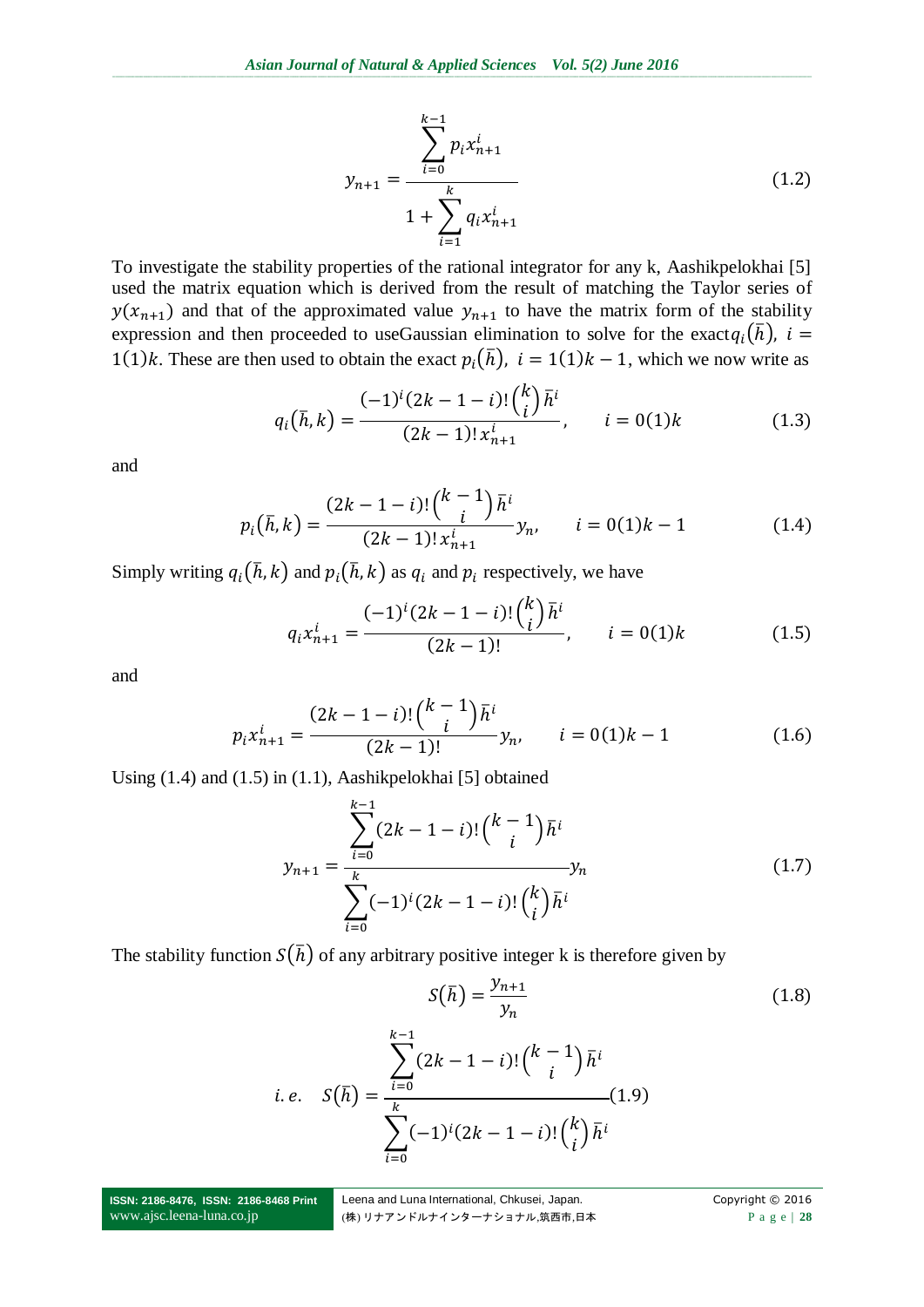### **STABILITY CONSIDERATION**

### **Stability Function**

### *Derivation*

For  $k = 10$ , the rational integrator is given by

$$
y_{n+1} \n= \frac{\sum_{i=0}^{i=0} p_i x_{n+1}^i}{\sum_{i=0}^{10} q_i x_{n+1}^i}
$$
\n(2.1.1)

where our integrator parameters,  $p_i$ 's and  $q_i$ 's are given by

$$
p_j = \sum_{i=1}^j \frac{h^{j+1-i} y_n^{(j+1-i)} q_{i-1}}{(j+1-i)! x_n^{j+1-i}} + y_n q_j, \qquad j = 1(1)k - 1 \tag{2.1.2}
$$

with the  $q_i$  obtained from the Simultaneous Linear Equation (SLE),  $sq = b$  where

$$
s_{ij} = \frac{h^{2k-i-j} y_n^{(2k-i-j)}}{(2k-i-j)! x_{n+1}^{2k-i-j}},
$$
  
\n
$$
i, j = 1(1)k
$$
 (2.1.3)

defines the entries of the matrix  $s$ , the vector  $q$  is given by

$$
q = \begin{bmatrix} q_1 \\ q_2 \\ q_3 \\ \vdots \\ q_k \end{bmatrix} (2.1.4)
$$

and the vector  $b$  is given by

$$
b_i = \frac{h^{2k-1} y_n^{(2k-i)}}{(2k-i)! x_{n+1}^{2k-i}} \qquad i
$$
  
= 1(1)(10) (2.1.5)

To derive the stability function we employ the linearized stability relations  $y^{(1)} = \lambda y$  and  $\overline{h} = \lambda h$  where h is the usual mesh size.

The application is done by employing the  $y^{(1)} = \lambda y$  and  $\overline{h} = \lambda h$  on the SLE sq = b and then solve the resulting equation, now in h for  $q_i$ . The solution produce  $q_i$  below and by the  $p_i$ , we get the  $p_i$  below

$$
q_0 = 1, \t q_1 = \frac{18! \, 10 \overline{h}}{19! \, x_{n+1}}, \t q_2 = \frac{17! \, 45 \overline{h}^2}{19! \, x_{n+1}^2}, \t q_3 = \frac{16! \, 120 \overline{h}^3}{19! \, x_{n+1}^3},
$$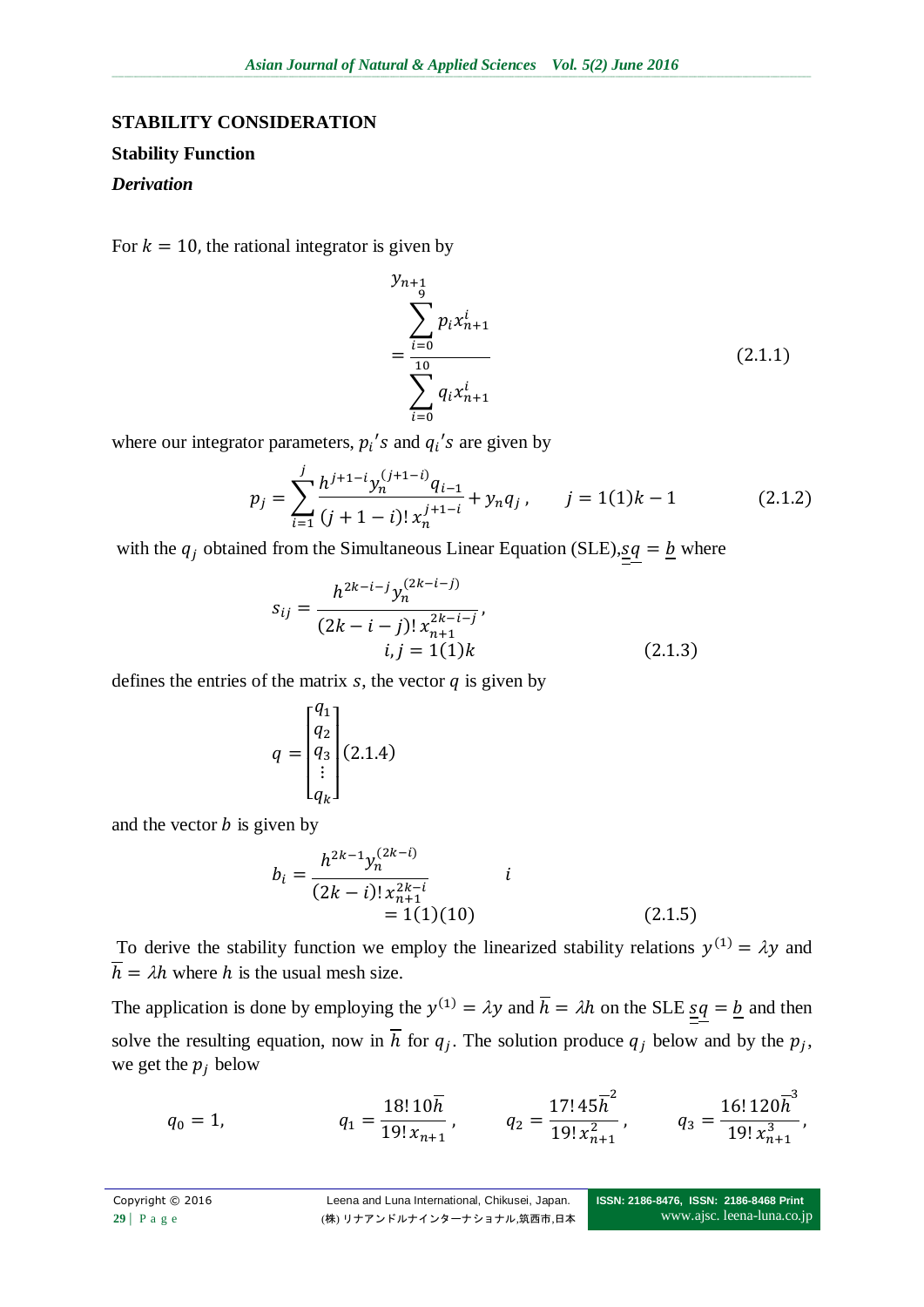$$
q_{4} = \frac{15! \, 210 \overline{h}^{4}}{19! \, x_{n+1}^{4}}, \qquad q_{5} = \frac{14! \, 252 \overline{h}^{5}}{19! \, x_{n+1}^{5}}, \qquad q_{6} = \frac{13! \, 210 \overline{h}^{6}}{19! \, x_{n+1}^{6}}, \qquad q_{7} = \frac{12! \, 120 \overline{h}^{7}}{19! \, x_{n+1}^{7}},
$$

$$
q_{8} = \frac{11! \, 45 \overline{h}^{8}}{19! \, x_{n+1}^{8}}, \qquad q_{9} = \frac{10! \, 10 \overline{h}^{9}}{19! \, x_{n+1}^{9}}, \qquad q_{10} = \frac{9! \, \overline{h}^{10}}{19! \, x_{n+1}^{10}}
$$
(2.1.6)

and

$$
p_0 = y_n, \t p_1 = \frac{18! \, 9 \overline{h}}{19! \, x_{n+1}} y_n, \t p_2 = \frac{17! \, 36 \overline{h}^2}{19! \, x_{n+1}^2} y_n, \t p_3
$$
  
\n
$$
= \frac{16! \, 42 \overline{h}^3}{19! \, x_{n+1}^3} y_n,
$$
  
\n
$$
p_4 = \frac{15! \, 126 \overline{h}^4}{19! \, x_{n+1}^4} y_n, \t p_5 = \frac{14! \, 126 \overline{h}^5}{19! \, x_{n+1}^5} y_n, \t p_6 = \frac{13! \, 84 \overline{h}^6}{19! \, x_{n+1}^6} y_n, \t p_7
$$
  
\n
$$
= \frac{12! \, 36 \overline{h}^7}{19! \, x_{n+1}^7} y_n,
$$
  
\n
$$
p_8 = \frac{11! \, 9 \overline{h}^8}{19! \, x_{n+1}^8} y_n, \t p_9 = \frac{10! \, \overline{h}^9}{19! \, x_{n+1}^9} y_n
$$
  
\n(2.1.7)

Substituting (2.1.2) and (2.1.3) in (2.1.1) we have the stability function

$$
S(\bar{h}) = \frac{\sum_{i=0}^{9} (19-i)! {9 \choose i} \bar{h}^{i}}{\sum_{i=0}^{10} (-1)^{i} (19-i)! {10 \choose i} \bar{h}^{i}}
$$
(2.1.8)

where

$$
S(\bar{h}) = \frac{y_{n+1}}{y_n} \tag{2.1.9}
$$

## The Stability Function,  $S(u, v)$  And Its Coefficient Distribution

By writing  $\bar{h} = u + iv$ ,  $i = \sqrt{-1}$ , (1.9) becomes

$$
S(u,v) = \frac{\sum_{r=0}^{9} (19-r)! {9 \choose r} (u+iv)^r}{\sum_{r=0}^{10} (-1)^r (19-r)! {10 \choose r} (u+iv)^r}
$$
(2.2.1)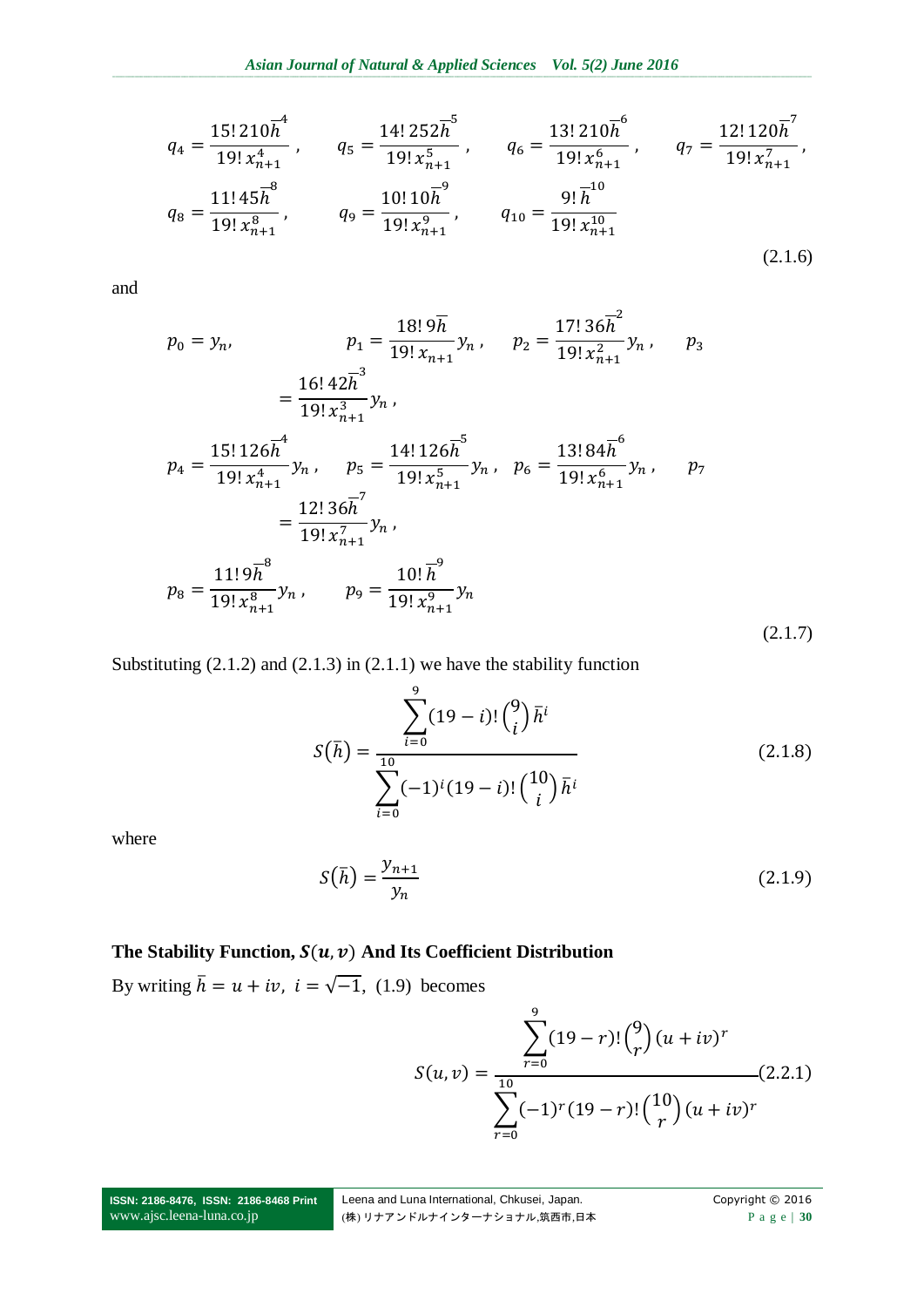For ease of work we let

$$
S(u, v)
$$
  
=  $\frac{\phi(u, v)}{\psi(u, v)}$  (2.2.2)

where

$$
= \sum_{r=0}^{9} (19 - r)! {9 \choose r} (u + iv)^r
$$
 (2.2.3)

$$
\psi(u, v) = \sum_{r=0}^{10} (-1)^r (19 - r)! {10 \choose r} (u + iv)^r
$$
\n(2.2.4)

Next we are collecting components by setting  $\phi(u, v) = A(u, v) + iB(u, v)$  and  $\psi(u, v) =$  $C(u, v) + iD(u, v)$  leading us to the following results

$$
|S(u,v)| \le 1, \qquad \text{whenever } u < 0
$$

of various k.

$$
|S(u, v)| \le 1 \Leftrightarrow \frac{\phi(u, v)}{\psi(u, v)} \le 1
$$
  
\n
$$
\Leftrightarrow |\phi(u, v)|^2 \le |\psi(u, v)|^2
$$
  
\n
$$
\Leftrightarrow |\phi(u, v)|^2 - |\psi(u, v)|^2 \le 0
$$
  
\n
$$
\Leftrightarrow [A^2(u, v) + B^2(u, v)] - [C^2(u, v) + D^2(u, v)]
$$
  
\n
$$
\le 0 \qquad (2.2.5)
$$

We now herein define  $F(u, v) = [A^2 + B^2] - [C^2 + D^2] = [A^2 - C^2] + [B^2]$  $D^2$ ] (

Hence

$$
|S(u,v)| \le 1 \Leftrightarrow F(u,v) \le 0 \tag{2.2.7}
$$

Where  $A(u, v)$ ,  $B(u, v)$ ,  $C(u, v)$ ,  $D(u, v)$  through the identity

 $\phi(u,v)$ 

 $\phi(u, v) = A + iB, \psi(u, v) = C + iD$  leads to

$$
\phi(u, v) = \sum_{r=0}^{9} (2 \cdot 10 - 1 - r)! {9 \choose r} (u + iv)^r
$$
  
\n
$$
\equiv A(u, v) + iB(u, v) \qquad (2.2.8)
$$
  
\n*i. e. A(u, v) = Re{\phi(u, v)} while B(u, v) = Im{\phi(u, v)}*  
\n
$$
= T_0 + T_1 + T_2 + T_3 + T_4 + T_5 + T_6 + T_7 + T_8 + T_9
$$

Where  $T_r$  refers to term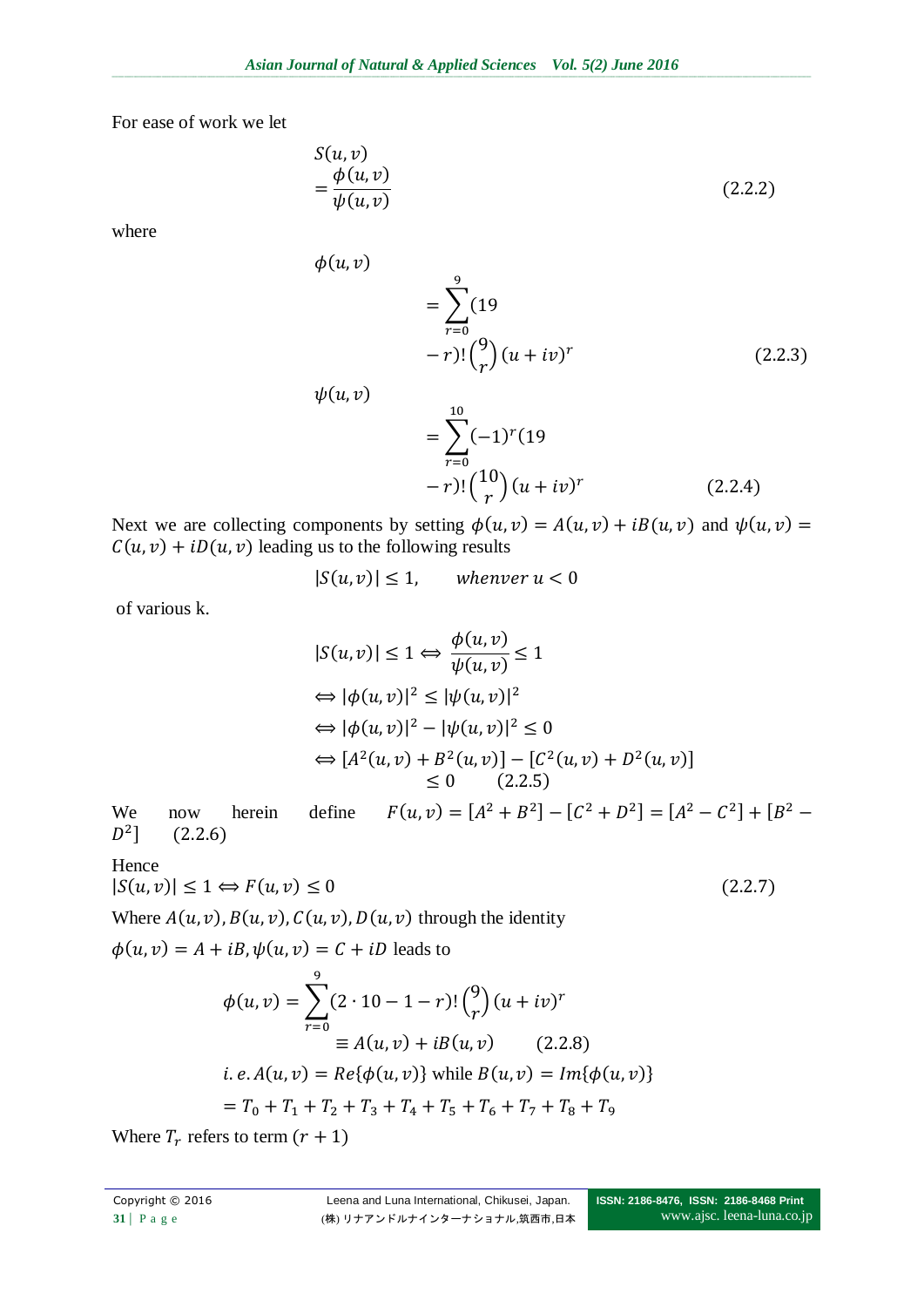Let  $E_r = (2 \cdot 10 - 1 - r)! {9 \choose r}$ , then  $\phi(u,v) = \sum_{r=0}^{n} E_r(u + iv)^r$ =  $E_0 + E_1(u + iv) + E_2(u + iv)^2 + E_3(u + iv)^3 + \cdots$ <br>+  $E_9(u + iv)^9$  (2.2.9) By (2.2.8) and (2.2.9) we have  $A_r = E_r(u + iv)^r$ ,  $0 \le r \le 9$ Hence;  $T_0 = E_0(u + iv)^0 = (2 \cdot 10 - 1 - 0)!\binom{9}{0}$  $T_1 = E_1(u + iv)^1 = (2 \cdot 10 - 1 - 1) \cdot {9 \choose 1} u + i(2 \cdot 10 - 1 - 1) \cdot {9 \choose 1} v$  $T_2 = E_2(u + iv)^2$ =  $(2 \cdot 10 - 1 - 2)$ ! $\binom{9}{2} (u^2 - v^2)$  +  $i(2 \cdot 10 - 1 - 2)$ ! $\binom{9}{2} 2uv$  $T_3 = E_3(u + iv)^3$  $= (2 \cdot 10 - 1 - 3)! {9 \choose 2} (u^3 - 3uv^2)$ +  $i(2 \cdot 10 - 1 - 3)!\binom{9}{3}(3u^2v - v^3)$  $T_{4} = E_{4}(u + iv)^{4}$ =  $(2 \cdot 10 - 1 - 4)$ ! $\binom{9}{4} (u^4 - 6u^2v^2 + v^4)$  +  $i(2 \cdot 10 - 1 - 4)$ ! $\binom{9}{4} (4u^3v^2 + v^4)$  $-4uy^{3}$  $T_5 = E_5(u + iv)^5 = (2 \cdot 10 - 1 - 5) \cdot {9 \choose 5} (u^5 - 10u^3v^2 + 5uv^4)$ +  $i(2\cdot 10 - 1 - 5)$ ! $\binom{9}{5}$   $(5u^4v - 10u^2v^3 + v^5)$  $T_6 = (u + iv)^6 = (2 \cdot 10 - 1 - 6) \left(\frac{9}{6}\right) (u^6 - 15u^4v^2 + 15u^2v^4 - v^6)$ +  $i(2 \cdot 10 - 1 - 6)$ ! $\binom{9}{6} (6u^5v - 20u^3v^3 + 6uv^5)$  $T_7 = E_7(u + iv)^7 = (2 \cdot 10 - 1 - 7) \cdot {9 \choose 7} (u^7 - 21u^5v^2 + 35u^3v^4 - 7uv^6)$ +  $i(2\cdot 10 - 1 - 7)! {9 \choose 7} (7u^6v - 35u^4v^3 + 21u^2v^5 - v^7)$  $T_8 = E_8(u + iv)^8$  $= (2 \cdot 10 - 1 - 8)!\binom{9}{0}(u^8 - 28u^6v^2 + 70u^4v^4 - 28u^2v^6 + v^8)$ +  $i(2 \cdot 10 - 1 - 8)$ ! $\binom{9}{8}(8u^7v - 56u^5v^3 + 56u^3v^5 - 8uv^7)$  $T_9 = E_9(u + iv)^9$ =  $(2 \cdot 10 - 1 - 9)$ ! $\binom{9}{9}(u^9 - 36u^7v^2 + 126u^5v^4 - 84u^3v^6)$  $+9u^8$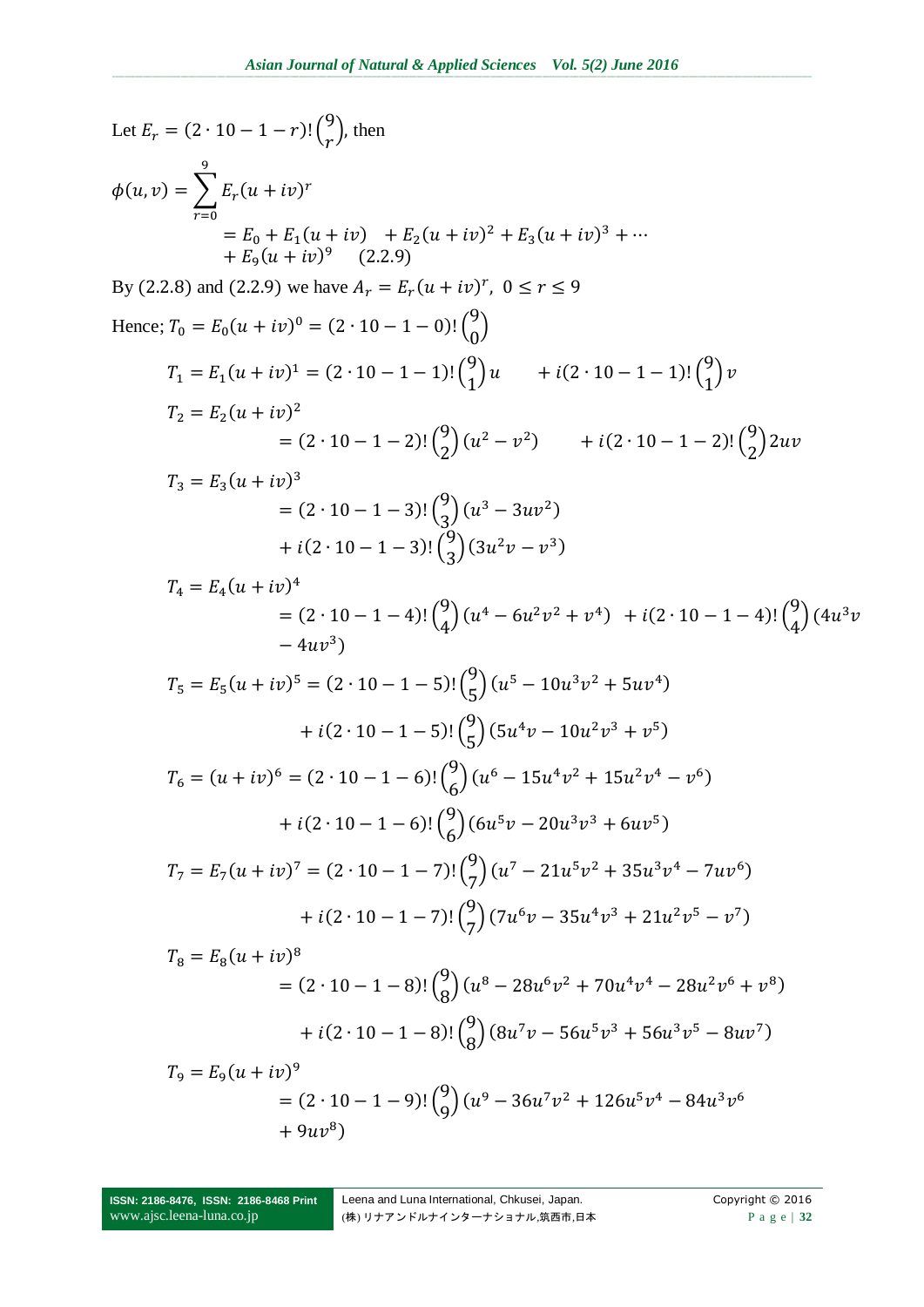+ 
$$
i(2 \cdot 10 - 1 - 9)!(\binom{9}{9}(9u^8v - 84u^6v^3 + 126u^4v^5 - 36u^2v^7 + v^9)
$$

Recalling the real part of 
$$
\phi(u, v)
$$
 as  $A(u, v)$  and the imaginary part as  $B(u, v)$ . Thus we have  
\n
$$
A(u, v) = [(2 \cdot 10 - 1 - 0)!(\frac{9}{0}) + (2 \cdot 10 - 1 - 1)!(\frac{9}{1})u + (2 \cdot 10 - 1 - 2)!(\frac{9}{2})u^2
$$
\n
$$
- (2 \cdot 10 - 1 - 2)!(\frac{9}{2})v^2 + (2 \cdot 10 - 1 - 3)!(\frac{9}{4})u^3 - (2 \cdot 10 - 1 - 3)!(\frac{9}{4})3uv^2
$$
\n
$$
+ (2 \cdot 10 - 1 - 4)!(\frac{9}{4})u^4 - (2 \cdot 10 - 1 - 4)!(\frac{9}{4})\omega^2v^2
$$
\n
$$
+ (2 \cdot 10 - 1 - 5)!(\frac{9}{4})v^5 - (2 \cdot 10 - 1 - 5)!(\frac{9}{5})10u^3v^2
$$
\n
$$
+ (2 \cdot 10 - 1 - 5)!(\frac{9}{5})5uv^4
$$
\n
$$
+ (2 \cdot 10 - 1 - 6)!(\frac{9}{6})u^6 - (2 \cdot 10 - 1 - 6)!(\frac{9}{6})15u^4v^2
$$
\n
$$
+ (2 \cdot 10 - 1 - 6)!(\frac{9}{6})15u^2v^4
$$
\n
$$
- (2 \cdot 10 - 1 - 6)!(\frac{9}{6})v^6 + (2 \cdot 10 - 1 - 7)!(\frac{9}{7})u^7
$$
\n
$$
- (2 \cdot 10 - 1 - 7)!(\frac{9}{7})21u^5v^2
$$
\n
$$
+ (2 \cdot 10 - 1 - 7)!(\frac{9}{7})21u^5v^2
$$
\n
$$
+ (2 \cdot 10 - 1 - 8)!(\frac{9}{8})u^8v^4 - (2 \cdot 10 - 1 - 7)!(\frac{9}{7})7uv^6
$$
\n
$$
+ (2 \cdot 10 - 1 - 8)!(\frac{9}{8})28u^5v^2 + (2 \cdot 10 - 1 - 8)!(\
$$

$$
B(u, v) = \left[ (2 \cdot 10 - 1 - 1)! {9 \choose 1} v + (2 \cdot 10 - 1 - 2)! {9 \choose 2} 2uv + (2 \cdot 10 - 1 - 3)! {9 \choose 3} 3u^2v - (2 \cdot 10 - 1 - 3)! {9 \choose 3} v^3 + (2 \cdot 10 - 1 - 4)! {9 \choose 4} 4u^3v - (2 \cdot 10 - 1 - 4)! {9 \choose 4} 4uv^3
$$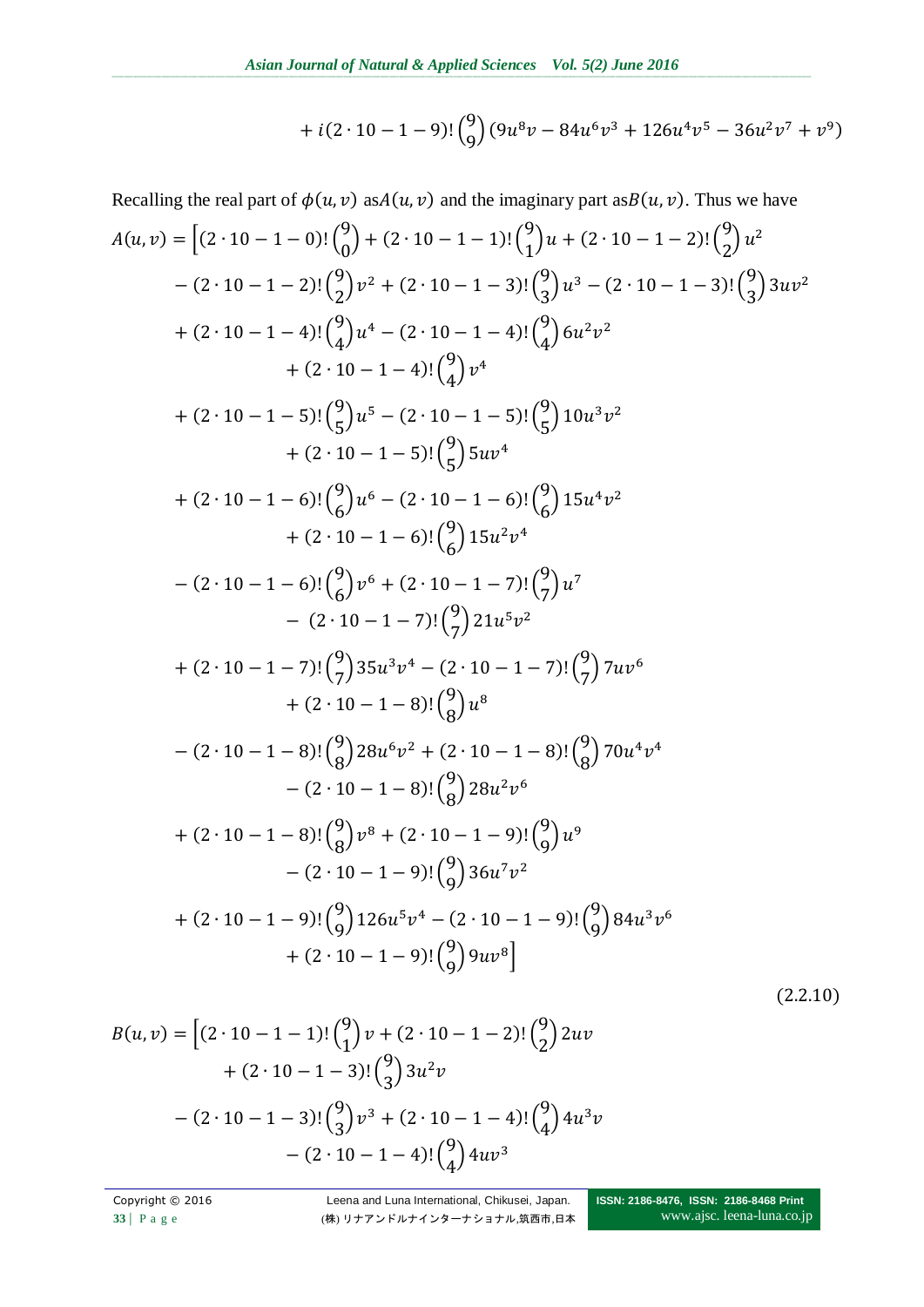+ 
$$
(2 \cdot 10 - 1 - 5)!\binom{9}{5} 5u^4v - (2 \cdot 10 - 1 - 5)!\binom{9}{5} 10u^2v^3
$$
  
\t+  $(2 \cdot 10 - 1 - 5)!\binom{9}{5}v^5$   
\t+  $(2 \cdot 10 - 1 - 6)!\binom{9}{6} 6u^5v - (2 \cdot 10 - 1 - 6)!\binom{9}{6} 20u^3v^3$   
\t+  $(2 \cdot 10 - 1 - 6)!\binom{9}{6} 6uv^5$   
\t+  $(2 \cdot 10 - 1 - 7)!\binom{9}{7} 7u^6v - (2 \cdot 10 - 1 - 7)!\binom{9}{7} 35u^4v^3$   
\t+  $(2 \cdot 10 - 1 - 7)!\binom{9}{7} 21u^2v^5$   
\t-  $(2 \cdot 10 - 1 - 7)!\binom{9}{7} v^7 + (2 \cdot 10 - 1 - 8)!\binom{9}{8} 8u^7v$   
\t-  $(2 \cdot 10 - 1 - 8)!\binom{9}{8} 56u^5v^3$   
\t+  $(2 \cdot 10 - 1 - 8)!\binom{9}{8} 56u^3v^5 - (2 \cdot 10 - 1 - 8)!\binom{9}{8} 8uv^7$   
\t+  $(2 \cdot 10 - 1 - 9)!\binom{9}{9} 9u^8v$   
\t-  $(2 \cdot 10 - 1 - 9)!\binom{9}{9} 84u^6v^3 + (2 \cdot 10 - 1 - 9)!\binom{9}{9} 126u^4v^5$   
\t-  $(2 \cdot 10 - 1 - 9)!\binom{9}{9} 84u^6v^3 + (2 \cdot 10 - 1 - 9)!\binom{9}{9} 126u^4v^5$   
\t-  $(2 \cdot 10 - 1 - 9)!\binom{9}{9} v^9$ 

Considering the denominator,

$$
\psi(u,v) = \sum_{r=0}^{10} (-1)^r (2.10 - 1 - r)! {10 \choose r} (u + iv)^r
$$
  
\n
$$
\equiv C(u,v) + iD(u,v) \qquad (2.2.12)
$$

*i.e.*  $C(u, v) = Re{\psi(u, v)}$  while  $D(u, v) = Im{\psi(u, v)}$ =  $R_0 + R_1 + R_2 + R_3 + R_4 + R_5 + R_6 + R_7 + R_8 + R_9$ <br>(2.2.13)  $+ R_{10}$ Let  $P_r = (-1)^r (2 \cdot 10 - 1 - r)!$   $\binom{1}{r}$  $\binom{10}{r}$ , so that  $\psi(u,v) = \sum P_v$  $\mathbf{1}$ r  $(u + iv)^r$  $= P_0 + P_1(u + iv) + P_2(u + iv)^2 + P_3(u + iv)^3 + \dots + P_{10}(u + iv)^1$ By (2.2.13) and (2.2.14) we have  $R_r = P_r(u + iv)^r$ , Hence  $R_0 = P_0 = (2 \cdot 10 - 1 - 0)!\binom{1}{6}$  $\binom{10}{0}$ 

$$
R_1 = P_1(u + iv) = -(2 \cdot 10 - 1 - 1)!\binom{10}{1}u \qquad -i(2 \cdot 10 - 1 - 1)!\binom{10}{1}v
$$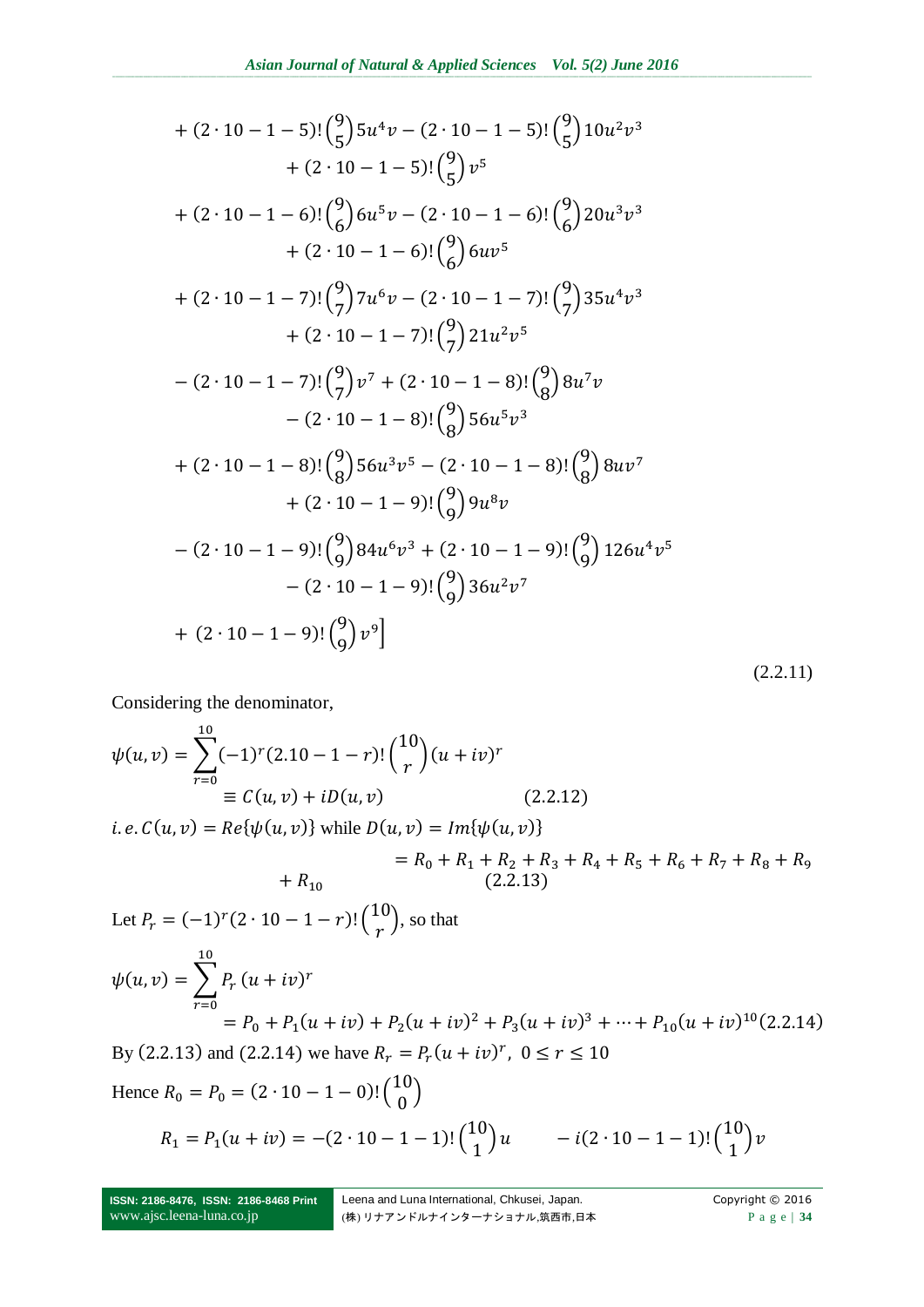$R_2 = P_2(u + iv)^2$  $=(2 \cdot 10 - 1 - 2)!\binom{1}{2}$  $\binom{10}{2} (u^2 - v^2)$ +  $i(2 \cdot 10 - 1 - 2)$ ! $\binom{1}{2}$  $\binom{10}{2}$  $R_3 = P_3(u + iv)^3$  $=-(2 \cdot 10 - 1 - 3)!\binom{1}{5}$  $\binom{10}{3}(u^3-3uv^2)$  $-i(2\cdot 10-1-3)!\binom{1}{5}$  $\binom{10}{3}(3u^2v-v^3)$  $R_4 = P_4(u + iv)^4 = (2 \cdot 10 - 1 - 4) \left(\frac{1}{2}\right)$  $\binom{10}{4}(u^4-6u^2v^2+v^4)$  $+i(2\cdot 10-1-4)!\binom{1}{2}$  $\binom{10}{4} (4u^3v - 4uv^3)$  $R_5 = P_5(u + iv)^5 = -(2 \cdot 10 - 1 - 5)!\binom{1}{5}$  $\binom{10}{5}(u^5-10u^3v^2+5uv^4)$  $-i(2\cdot 10-1-5)!\binom{1}{1}$  $\binom{10}{5}$  $(5u^4v - 10u^2v^3 + v^5)$  $R_6 = P_6(u + iv)^6 = (2 \cdot 10 - 1 - 6)!\binom{1}{5}$  $\binom{10}{6}(u^6-15u^4v^2+15u^2v^4-v^6)$  $+i(2\cdot 10-1-6)!\binom{1}{2}$  $\binom{10}{6}$ (6 $u^5v - 20u^3v^3 + 6uv^5$  $R_7 = P_7(u + iv)^7 = -(2 \cdot 10 - 1 - 7)!\binom{1}{5}$  $\binom{10}{7}(u^7-21u^5v^2+35u^3v^4-7uv^6)$  $-i(2\cdot 10-1-7)!\binom{1}{t}$  $\binom{10}{7}$ (7 $u^6v - 35u^4v^3 + 21u^2v^5 - v^7$  $R_8 = P_8(u + iv)^8$  $=(2 \cdot 10 - 1 - 8)!\binom{1}{6}$  $\binom{10}{8}(u^8-28u^6v^2+70u^4v^4-28u^2v^6+v^8)$  $+i(2\cdot 10-1-8)!\binom{1}{6}$  $\binom{10}{8}(8u^7v-56u^5v^3+56u^3v^5-8uv^7)$  $R_9 = P_9(u + iv)^9$  $=-(2\cdot 10-1-9)!\binom{1}{6}$  $\binom{10}{9}(u^9-36u^7v^2+126u^5v^4-84u^3v^6)$  $+9uv^8$  $-i(2\cdot 10-1-9)!\binom{1}{6}$  $\binom{10}{9}(9u^8v-84u^6v^3+126u^4v^5-36u^2v^7)$  $+v^9$  $R_{10} = P_{10}(u + iv)^1$ =  $(2 \cdot 10 - 1 - 10)$ ! $\binom{10}{10} (u^{10} - 45u^8v^2 + 210u^6v^4 - 210u^4v^6)$  $+45u^2v^8-v^1$ +  $i(2 \cdot 10 - 1 - 10)$ ! $\binom{10}{10} (10u^9v - 120u^7v^3 + 252u^5v^5 - 120u^3v^7 + 10uv^9)$ 

Recalling the real part of  $\psi(u, v)$  as  $C(u, v)$  and the imaginary part as  $D(u, v)$ , thus we have

$$
C(u,v) = (2 \cdot 10 - 1 - 0) \cdot {10 \choose 0} - (2 \cdot 10 - 1 - 1) \cdot {10 \choose 1} u + (2 \cdot 10 - 1 - 2) \cdot {10 \choose 2} u^2
$$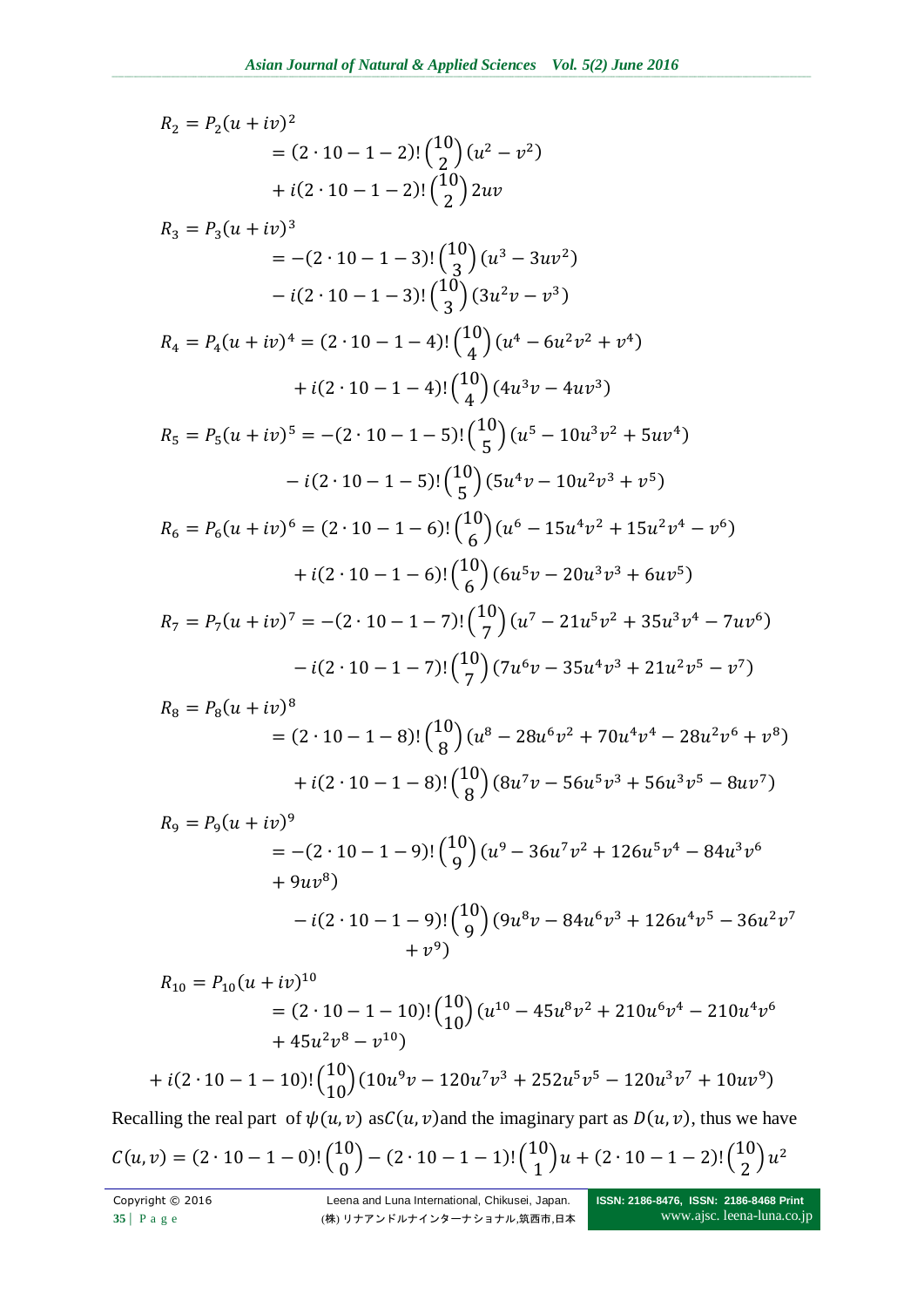$$
-(2 \cdot 10 - 1 - 2)!\binom{10}{2}v^2 - (2 \cdot 10 - 1 - 3)!\binom{10}{3}uv^3
$$
  
+  $(2 \cdot 10 - 1 - 4)!\binom{10}{4}3uv^2$   
+  $(2 \cdot 10 - 1 - 4)!\binom{10}{4}v^4 - (2 \cdot 10 - 1 - 4)!\binom{10}{4}v^2$   
+  $(2 \cdot 10 - 1 - 4)!\binom{10}{4}v^4$   
-  $(2 \cdot 10 - 1 - 5)!\binom{10}{5}v^5 + (2 \cdot 10 - 1 - 5)!\binom{10}{5}10u^3v^2$   
-  $(2 \cdot 10 - 1 - 5)!\binom{10}{6}u^5 + (2 \cdot 10 - 1 - 5)!\binom{10}{5}10u^3v^2$   
-  $(2 \cdot 10 - 1 - 6)!\binom{10}{6}u^6 - (2 \cdot 10 - 1 - 6)!\binom{10}{6}15u^4v^2$   
+  $(2 \cdot 10 - 1 - 6)!\binom{10}{6}u^6 - (2 \cdot 10 - 1 - 7)!\binom{10}{7}u^7$   
+  $(2 \cdot 10 - 1 - 6)!\binom{10}{6}v^6 - (2 \cdot 10 - 1 - 7)!\binom{10}{7}u^7$   
+  $(2 \cdot 10 - 1 - 7)!\binom{10}{7}21u^5v^2$   
- $(2 \cdot 10 - 1 - 7)!\binom{10}{7}21u^5v^2$   
- $(2 \cdot 10 - 1 - 8)!\binom{10}{8}u^8v^4 + (2 \cdot 10 - 1 - 7)!\binom{10}{7}7uv^6$   
+  $(2 \cdot 10 - 1 - 8)!\binom{10}{8}u^8v^2$   
-  $(2 \cdot 10 - 1 - 8)!\binom{10}{8}u^8v^2$   
+  $(2 \cdot 10 - 1 - 8)!\binom{10}{8}u^3v^2$   
-  $(2 \cdot 10 -$ 

$$
D(u, v) = -(2 \cdot 10 - 1 - 1)!\binom{10}{1}v + (2 \cdot 10 - 1 - 2)!\binom{10}{2}2uv - (2 \cdot 10 - 1 - 3)!\binom{10}{3}3u^2v
$$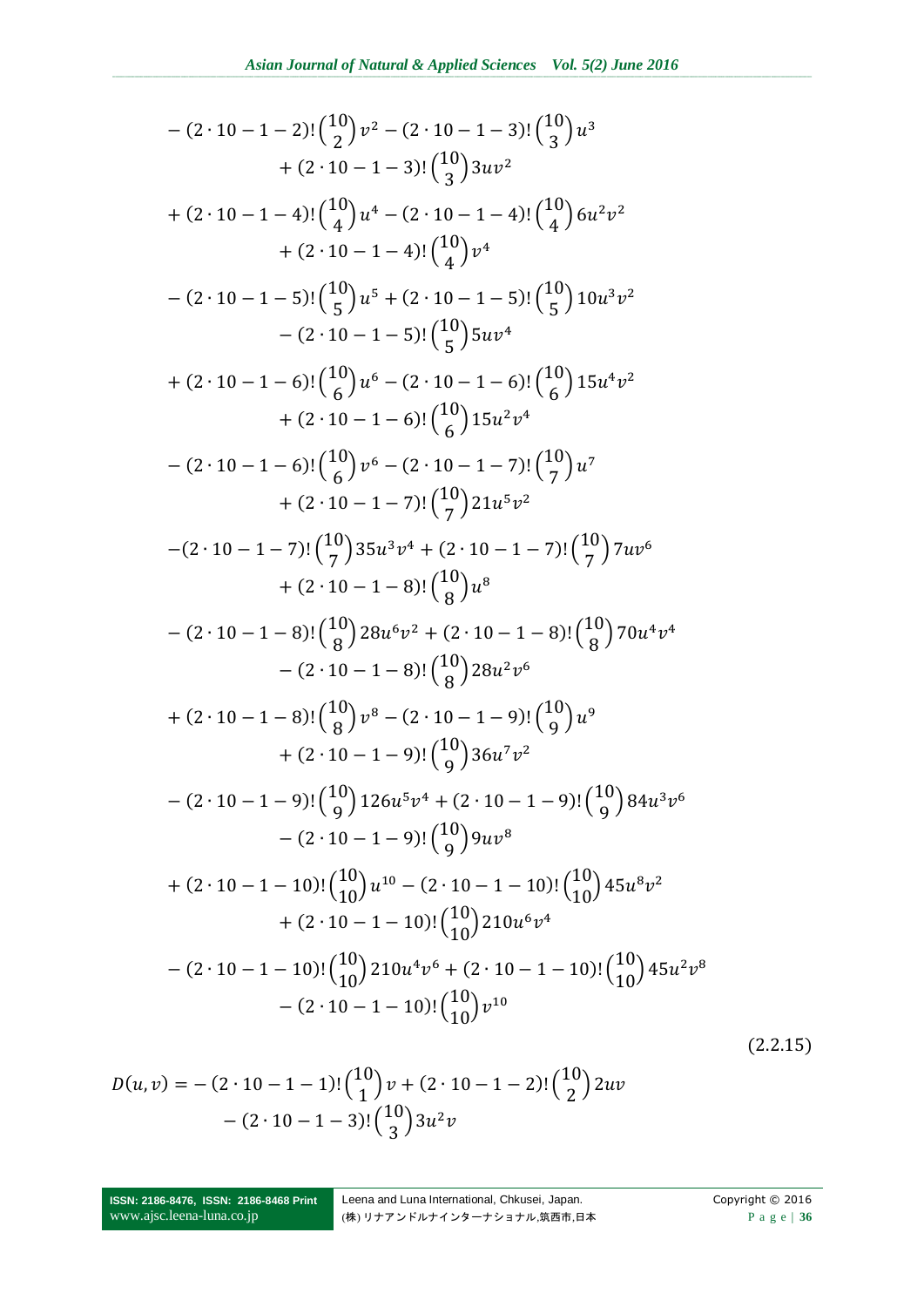+ 
$$
(2 \cdot 10 - 1 - 3)!\binom{10}{3}v^3 + (2 \cdot 10 - 1 - 4)!\binom{10}{4}4u^3v
$$
  
\t $- (2 \cdot 10 - 1 - 5)!\binom{10}{5}5u^4v + (2 \cdot 10 - 1 - 5)!\binom{10}{5}10u^2v^3$   
\t $- (2 \cdot 10 - 1 - 5)!\binom{10}{5}5u^4v + (2 \cdot 10 - 1 - 5)!\binom{10}{5}10u^2v^3$   
\t $- (2 \cdot 10 - 1 - 5)!\binom{10}{5}v^5$   
\t+  $(2 \cdot 10 - 1 - 6)!\binom{10}{6}6u^5v - (2 \cdot 10 - 1 - 6)!\binom{10}{6}20u^3v^3$   
\t $+ (2 \cdot 10 - 1 - 6)!\binom{10}{6}6u^5$   
\t $- (2 \cdot 10 - 1 - 7)!\binom{10}{7}7u^6v + (2 \cdot 10 - 1 - 7)!\binom{10}{7}35u^4v^3$   
\t $- (2 \cdot 10 - 1 - 7)!\binom{10}{7}21u^2v^5$   
\t+  $(2 \cdot 10 - 1 - 7)!\binom{10}{7}v^7 + (2 \cdot 10 - 1 - 8)!\binom{10}{8}8u^7v$   
\t $- (2 \cdot 10 - 1 - 8)!\binom{10}{8}56u^5v^3$   
\t+  $(2 \cdot 10 - 1 - 8)!\binom{10}{8}56u^5v^3$   
\t+  $(2 \cdot 10 - 1 - 9)!\binom{10}{9}9u^8v$   
\t+  $(2 \cdot 10 - 1 - 9)!\binom{10}{9}9u^8v$   
\t+  $(2 \cdot 10 - 1 - 9)!\binom{10}{9}9u^8v^7$   
\t $- (2 \cdot 10 - 1 - 9)!\binom{10}{9}9u^8v^7$   
\t+  $(2 \cdot 10 - 1 - 9)!\$ 

### **Theorem:**

The integrator is  $A$  – stable.

### **Proof:**

All that is needed from the foregoing (2.2.7) is to show that  $F(u, v) \le 0$ ,  $\forall u < 0$ .

Indeed, from the expansions for  $A(u, v)$ ,  $B(u, v)$ ,  $C(u, v)$  and  $D(u, v)$  we know that for the terms in A and B, the variable  $r$  range from 0 to 9 while for those in C and D, the variable  $r$  range from 0 to 10.

This implies  $C_r^{10} \ge C_r^9$ 

Hence in the differences after squaring, we have

 $F(u, v) = [A^2 - C^2] + [B^2 - D^2] \le$  $\forall u < 0$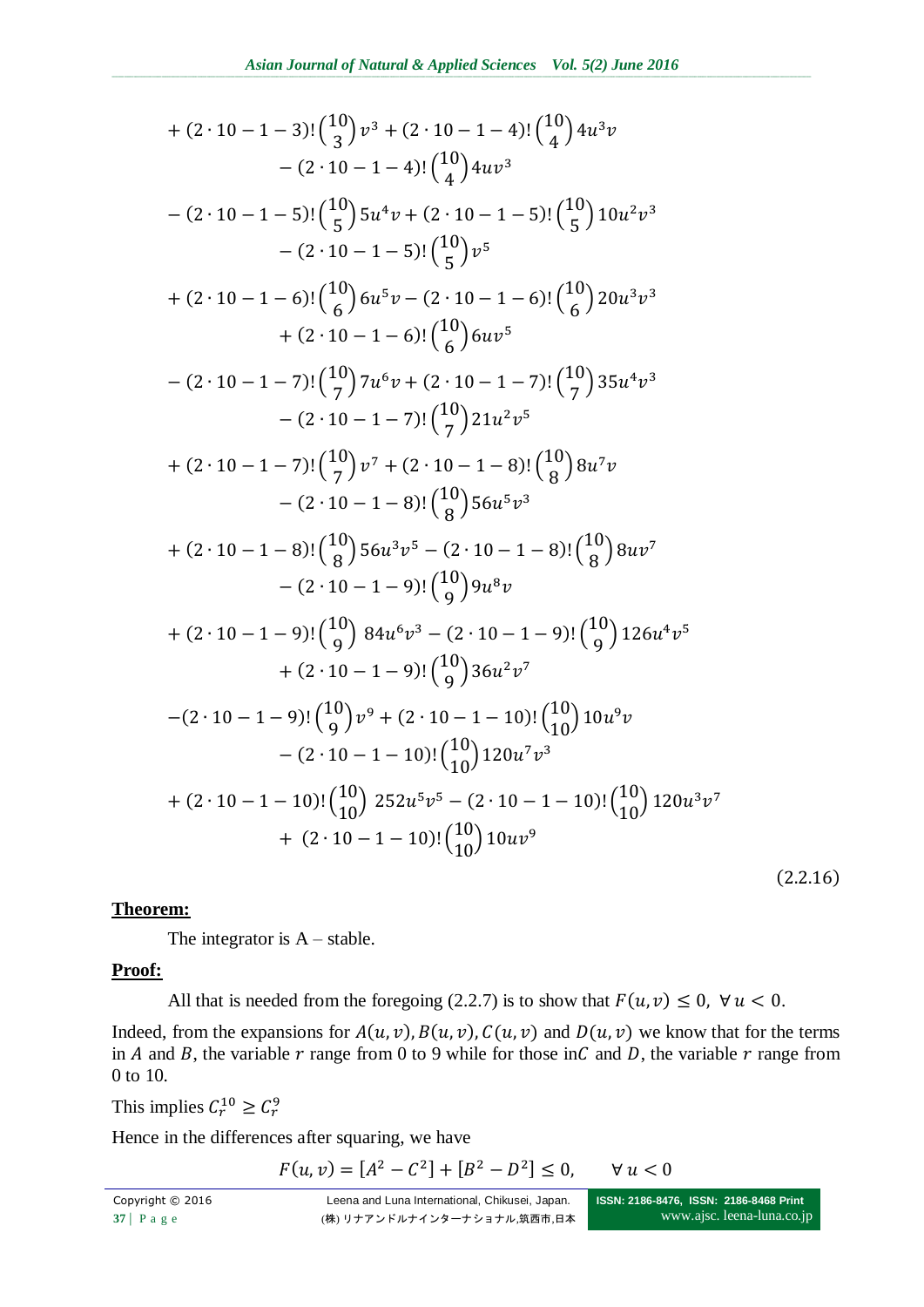### **Stability in Polar Variable**

On the same integrator, to get the polar form of the stability function, we set  $\bar{h} = u +$ *iv* where  $i = \sqrt{-1}$  and then introduce the transformation  $u = R\cos\theta$  and  $v = R\sin\theta$  so that  $\bar{h} = R(cos\theta + isin\theta).$ 

We replace the variables u and v with the polar co-ordinates R and  $\theta$  and hence

$$
S(\overline{h})=S(u,v)=S(R,\theta)
$$

Therefore, for  $k = 10$ , (1.8) becomes

$$
S(R, \theta) = [1 \times 10^{17} + 6 \times 10^{16}R(cos\theta + i sin\theta) + 1 \times 10^{16}R^2(cos\theta + i sin\theta)^2
$$
  
+ 2 × 10<sup>15</sup>R<sup>3</sup>(cos\theta + i sin\theta)<sup>3</sup> + 2 × 10<sup>14</sup>R<sup>4</sup>(cos\theta + i sin\theta)<sup>4</sup>  
+ 1 × 10<sup>13</sup>R<sup>5</sup>(cos\theta + i sin\theta)<sup>5</sup> + 5 × 10<sup>11</sup>R<sup>6</sup>(cos\theta + i sin\theta)<sup>6</sup>  
+ 2 × 10<sup>10</sup>R<sup>7</sup>(cos\theta + i sin\theta)<sup>7</sup> + 359,251,200R<sup>8</sup>(cos\theta + i sin\theta)<sup>8</sup>  
+ 3,638,800R<sup>9</sup>(cos\theta + i sin\theta)<sup>9</sup>]/  
[1 × 10<sup>17</sup> – 6 × 10<sup>16</sup>R(cos\theta + i sin\theta) + 2 × 10<sup>16</sup>R<sup>2</sup>(cos\theta + i sin\theta)<sup>2</sup>  
-3 × 10<sup>15</sup>R<sup>3</sup>(cos\theta + i sin\theta)<sup>3</sup> + 3 × 10<sup>14</sup>R<sup>4</sup>(cos\theta + i sin\theta)<sup>4</sup>  
-2 × 10<sup>13</sup>R<sup>5</sup>(cos\theta + i sin\theta)<sup>5</sup> + 1 × 10<sup>12</sup>R<sup>6</sup>(cos\theta + i sin\theta)<sup>6</sup>  
-6 × 10<sup>10</sup>R<sup>7</sup>(cos\theta + i sin\theta)<sup>7</sup> + 1,796,256,000R<sup>8</sup>(cos\theta + i sin\theta)<sup>8</sup>  
- 36,288,000R<sup>9</sup>(cos\theta + i sin\theta)<sup>9</sup> + 362,880R<sup>10</sup>(cos\theta + i sin\theta)<sup>10</sup>]

 $(2.3.1)$ 

Applying De Moivres' theorem, we have

$$
S(R,\theta) = [(1 \times 10^{17} + 6 \times 10^{16}R \cos\theta + 1 \times 10^{16}R^2 \cos2\theta
$$
  
+ 2 × 10<sup>15</sup>R<sup>3</sup> cos3\theta + 2 × 10<sup>14</sup>R<sup>4</sup> cos4\theta + 1 × 10<sup>13</sup>R<sup>5</sup> cos5\theta  
+ 5 × 10<sup>11</sup>R<sup>6</sup> cos6\theta + 2 × 10<sup>10</sup>R<sup>7</sup> cos7\theta  
+ 359,251,200R<sup>8</sup> cos8\theta + 3,638,800R<sup>9</sup> cos9\theta)  
+ i(6 × 10<sup>16</sup>R sin\theta + 1 × 10<sup>16</sup>R<sup>2</sup> sin2\theta + 2 × 10<sup>15</sup>R<sup>3</sup> sin3\theta  
+ 2 × 10<sup>14</sup>R<sup>4</sup> sin4\theta + 1 × 10<sup>13</sup>R<sup>5</sup> sin5\theta + 5 × 10<sup>11</sup>R<sup>6</sup> sin6\theta  
+ 2 × 10<sup>10</sup> sin7\theta + 359,251,200R<sup>8</sup> sin8\theta  
+ 3,638,800R<sup>9</sup> sin9\theta)]/[(1 × 10<sup>17</sup> – 6 × 10<sup>16</sup>R cos\theta  
+ 2 × 10<sup>16</sup>R<sup>2</sup> cos2\theta – 3 × 10<sup>15</sup>R<sup>3</sup> cos3\theta + 3 × 10<sup>14</sup>R<sup>4</sup> cos4\theta  
- 2 × 10<sup>13</sup>R<sup>5</sup> cos5\theta + 1 × 10<sup>12</sup>R<sup>6</sup> cos6\theta – 6 × 10<sup>10</sup>R<sup>7</sup> cos7\theta  
+ 1,796,256,000R<sup>8</sup> cos8\theta – 36,288,000R<sup>9</sup> cos9\theta  
+ 362,880R<sup>10</sup> cos10\theta) + i(1 × 10<sup>17</sup> – 6 × 10<sup>16</sup>R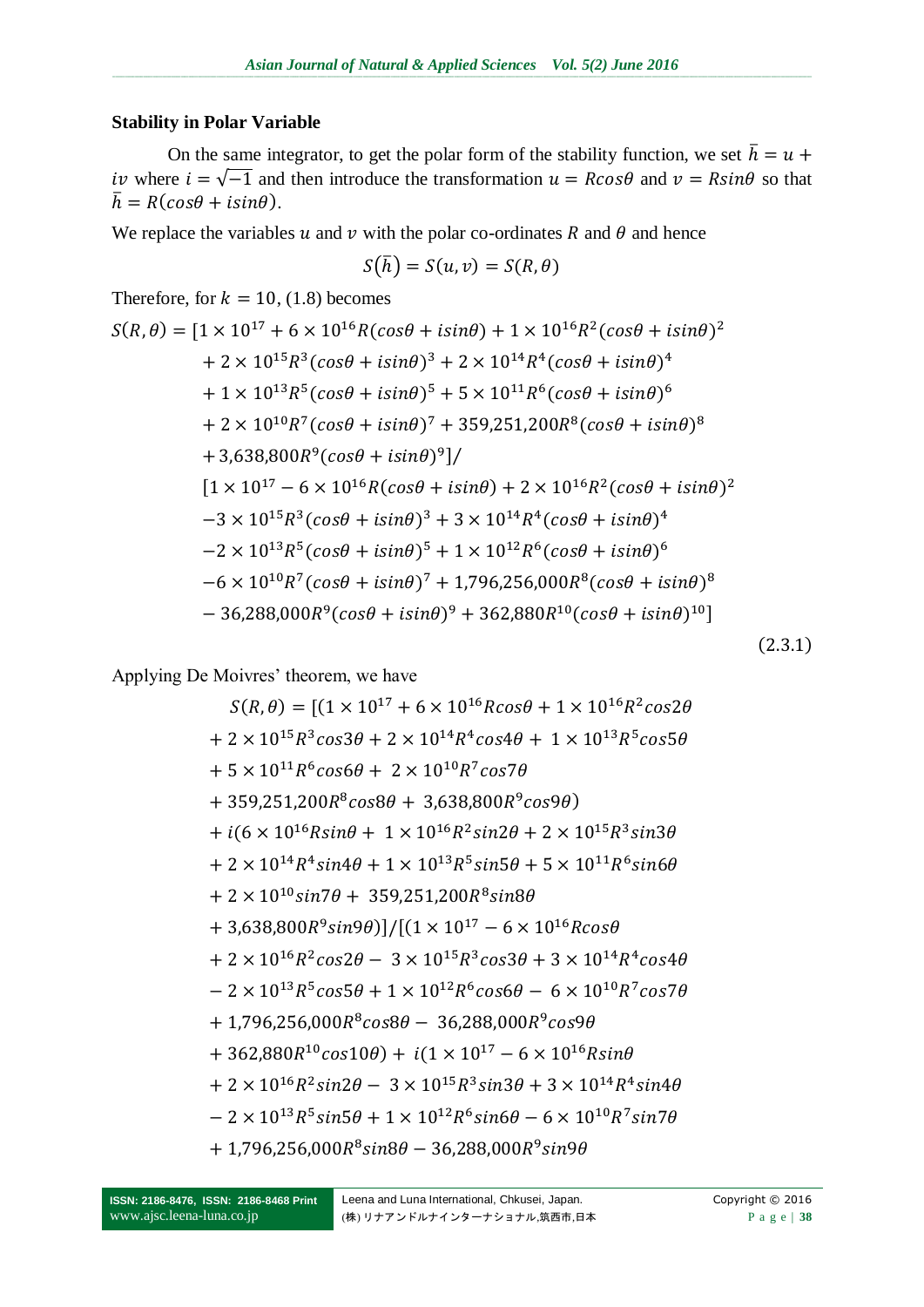$+362,880R^{10}sin10\theta$ ]

That is,  $|S(R, \theta)|^2 = \frac{|\phi(R, \theta)|^2}{|w(R, \theta)|^2}$ , where  $|\phi(R,\theta)|^2 = 1 \times 10^{34} + 3 \times 10^{33} R^2 cos^2 \theta + 2 \times 10^{32} R^4 cos^2 2\theta$  $+3 \times 10^{30} R^6 \cos^2 3\theta + 3 \times 10^{28} R^8 \cos^2 4\theta$  $+1 \times 10^{26} R^{10} \cos^2 5\theta + 3 \times 10^{23} R^{12} \cos^2 6\theta$  $+3 \times 10^{20} R^{14} \cos^2 7\theta + 1 \times 10^{17} R^{16} \cos^2 8\theta$  $+1 \times 10^{13} R^{18}$ cos<sup>2</sup>90 + 1 × 10<sup>34</sup> Rcos0  $+3 \times 10^{33} R^2 \cos 2\theta + 4 \times 10^{32} R^3 \cos 3\theta$  $+4 \times 10^{31} R^4 \cos 4\theta + 3 \times 10^{30} R^5 \cos 5\theta$  $+1 \times 10^{29} R^6 \cos 6\theta + 4 \times 10^{27} R^7 \cos 7\theta$  $+9 \times 10^{25} R^8 \cos 8\theta + 9 \times 10^{23} R^9 \cos 9\theta$ + 2  $\times$  10<sup>33</sup>R<sup>3</sup>cos $\theta$ cos2 $\theta$  + 2  $\times$  10<sup>32</sup>R<sup>4</sup>cos $\theta$ cos3 $\theta$  $+2 \times 10^{31} R^5 \cos\theta \cos 4\theta + 1 \times 10^{30} R^6 \cos\theta \cos 5\theta$  $+6 \times 10^{28} R^7 \cos\theta \cos 6\theta + 2 \times 10^{27} R^8 \cos\theta \cos 7\theta$  $+4 \times 10^{25} R^9 \cos\theta \cos 8\theta + 4 \times 10^{23} R^{10} \cos\theta \cos 9\theta$  $+5 \times 10^{31} R^5 \cos 2\theta \cos 3\theta + 4 \times 10^{30} R^6 \cos 2\theta \cos 4\theta$  $+3 \times 10^{29} R^7 \cos 2\theta \cos 5\theta + 1 \times 10^{28} R^8 \cos 2\theta \cos 6\theta$  $+4 \times 10^{26} R^9 \cos 2\theta \cos 7\theta + 9 \times 10^{24} R^{10} \cos 2\theta \cos 8\theta$  $+9 \times 10^{22} R^{11} \cos 2\theta \cos 9\theta + 6 \times 10^{29} R^7 \cos 3\theta \cos 4\theta$  $+4 \times 10^{28} R^8 \cos 3\theta \cos 5\theta + 2 \times 10^{27} R^9 \cos 3\theta \cos 6\theta$  $+6 \times 10^{25} R^{10} \cos 3\theta \cos 7\theta + 1 \times 10^{24} R^{11} \cos 3\theta \cos 8\theta$  $+1 \times 10^{22} R^{12} \cos 3\theta \cos 9\theta + 4 \times 10^{27} R^9 \cos 4\theta \cos 5\theta$  $+2 \times 10^{26} R^{10} \cos 4\theta \cos 6\theta + 6 \times 10^{24} R^{11} \cos 4\theta \cos 7\theta$  $+ 2 \times 10^{23} R^{12} \cos 4\theta \cos 8\theta + 1 \times 10^{21} R^{13} \cos 4\theta \cos 9\theta$  $+1 \times 10^{25} R^{11} \cos 5\theta \cos 6\theta + 4 \times 10^{23} R^{12} \cos 5\theta \cos 7\theta$  $+8 \times 10^{21} R^{13} \cos 5\theta \cos 8\theta + 8 \times 10^{19} R^{14} \cos 5\theta \cos 9\theta$  $+2 \times 10^{22} R^{13}$ cos6 $\theta$ cos7 $\theta$  + 4  $\times 10^{20} R^{14}$ cos6 $\theta$ cos8 $\theta$  $+4 \times 10^{18} R^{15} \cos 6\theta \cos 9\theta + 1 \times 10^{19} R^{15} \cos 7\theta \cos 8\theta$  $+1 \times 10^{16} R^{16} \cos(7\theta) \cos(9\theta) + 3 \times 10^{15} R^{17} \cos(8\theta) \cos(9\theta)$  $+3 \times 10^{33} R^2 \sin^2 \theta + 2 \times 10^{32} R^4 \sin^2 2\theta$  $+3 \times 10^{30} R^6 \sin^2 3\theta + 3 \times 10^{28} R^8 \sin^2 4\theta$  $+1 \times 10^{26} R^{10} sin^2 5\theta + 3 \times 10^{23} R^{12} sin^2 6\theta$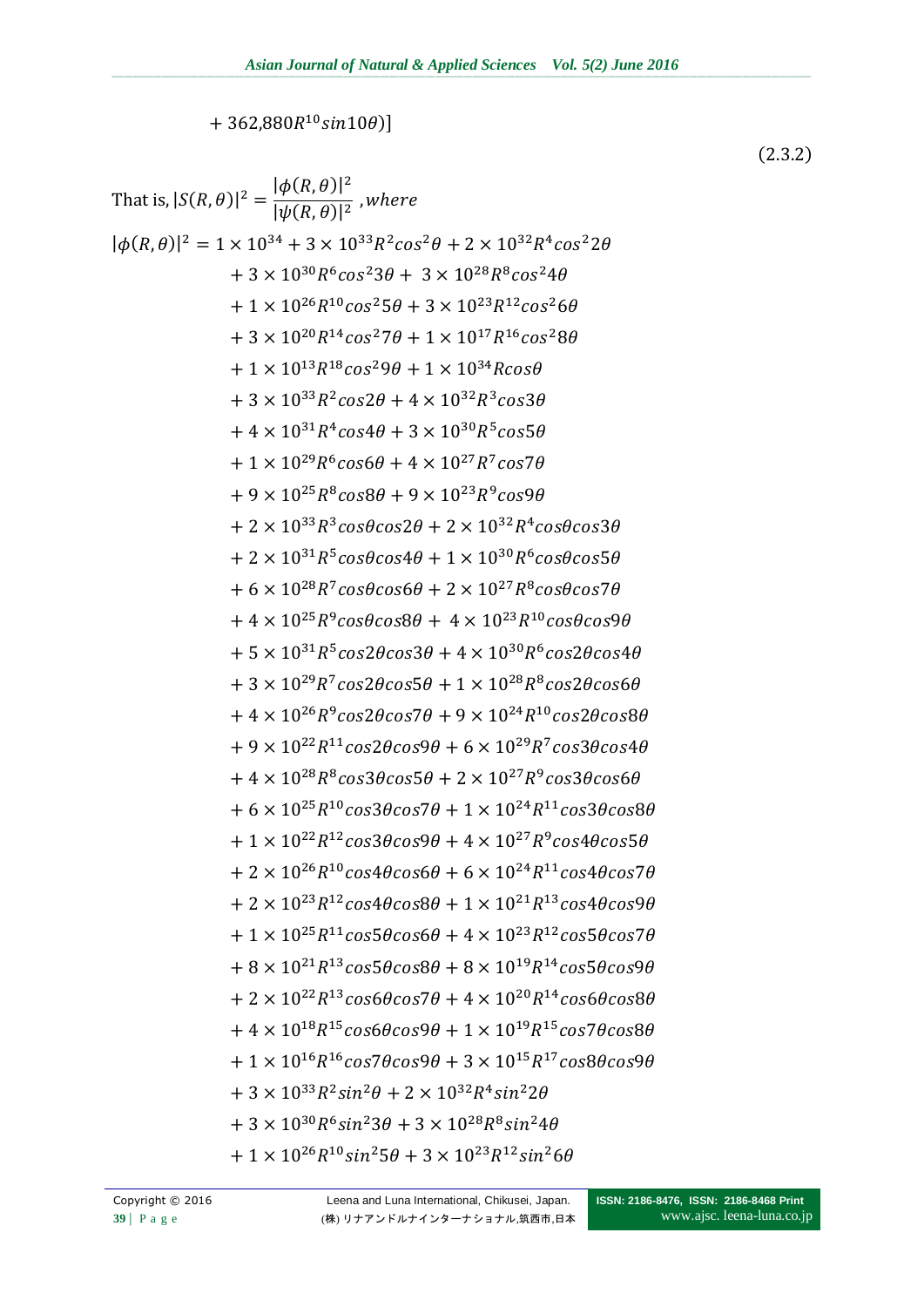+ 1 × 10<sup>15</sup>R<sup>18</sup>cos<sup>2</sup>9
$$
\theta
$$
 + 1 × 10<sup>11</sup>R<sup>20</sup>cos<sup>2</sup>10 $\theta$   
\n- 2 × 10<sup>34</sup>Rcos $\theta$  + 4 × 10<sup>33</sup>R<sup>2</sup>cos2 $\theta$  - 6 × 10<sup>32</sup>R<sup>3</sup>c $\theta$   
\n+ 7 × 10<sup>31</sup>R<sup>4</sup>cos4 $\theta$  - 5 × 10<sup>30</sup>R<sup>5</sup>cos5 $\theta$   
\n+ 3 × 10<sup>29</sup>R<sup>6</sup>cos6 $\theta$  - 1 × 10<sup>28</sup>R<sup>7</sup>cos7 $\theta$   
\n+ 4 × 10<sup>26</sup>R<sup>8</sup>cos8 $\theta$  - 9 × 10<sup>24</sup>R<sup>9</sup>cos9 $\theta$   
\n+ 9 × 10<sup>22</sup>R<sup>10</sup>cos10 $\theta$  - 2 × 10<sup>33</sup>R<sup>3</sup>cos $\theta$ cos2 $\theta$   
\n+ 3 × 10<sup>32</sup>R<sup>4</sup>cos $\theta$ cos3 $\theta$  - 4 × 10<sup>31</sup>R<sup>5</sup>cos $\theta$ cos4 $\theta$ 

$$
1.7 \times 10^{31}P4 \cos 4A
$$
  $E \times 10^{30}P5 \cos 5A$ 

$$
-2 \times 10^{-4} \text{RCOSB} + 4 \times 10^{-4} \text{R}^{-} \text{COSB} = 6 \times 10^{-4} \text{R}^{-} \text{COSB}
$$

$$
-2 \times 10^{34} R \cos \theta + 4 \times 10^{33} R^2 \cos 2\theta - 6 \times 10^{32} R^3 \cos 3\theta
$$

$$
+3 \times 10^{21} R^{11} C 0 S^2 / \theta + 3 \times 10^{10} R^{10} C 0 S^2 \theta \theta
$$

$$
+3 \times 10^{-5} \text{R}^{-3} \text{C} \text{C} \text{s}^{-3} \text{J} + 2 \times 10^{-5} \text{R}^{-3} \text{C} \text{C} \text{s}^{-1}
$$

$$
+5 \times 10^{26} R^{10} \cos^2 5\theta + 2 \times 10^{24} R^{12} \cos^2 6\theta
$$

$$
+5 \times 10^{26} R^{10} \cos^2 5\theta + 2 \times 10^{24} R^{12} \cos^2 6\theta
$$

$$
+5 \times 10^{26} R^{10} \cos^2 5\theta + 2 \times 10^{24} R^{12} \cos^2 6\theta
$$

$$
+5 \times 10^{26} R^{10} \cos^2 5\theta + 2 \times 10^{24} R^{12} \cos^2 6\theta
$$

$$
+5 \times 10^{20} R^{10} \cos^2 5\theta + 2 \times 10^{24} R^{12} \cos^2 6\theta
$$

$$
+5 \times 10^{-8}R^{20}C05^{25}H + 2 \times 10^{-8}R^{22}C05^{2}H
$$

$$
+ 5 \times 10^{26} R^{10} \cos^2 5\theta + 2 \times 10^{24} R^{12} \cos^2 6\theta
$$

$$
+5 \times 10^{20} K^{10} \cos^2 5\theta + 2 \times 10^{24} K^{12} \cos^2 6\theta
$$

$$
+5 \times 10^{26} R^{10} \cos^2 5\theta + 2 \times 10^{24} R^{12} \cos^2 6\theta
$$

$$
+5 \times 10^{20} R^{10} \cos^2 5\theta + 2 \times 10^{24} R^{12} \cos^2 6\theta
$$

$$
+5 \times 10^{26} R^{10} \cos^2 5\theta + 2 \times 10^{24} R^{12} \cos^2 6\theta
$$

$$
+5\times10^{26}R^{10}cos^25\theta + 2\times10^{24}R^{12}cos^26\theta
$$

$$
+ 5 \times 10^{26} R^{10} \cos^2 5\theta + 2 \times 10^{24} R^{12} \cos^2 6\theta
$$

$$
+6 \times 10^{30} R^6 \cos^2 3\theta + 8 \times 10^{28} R^8 \cos^2 4\theta
$$

+  $3 \times 10^{15} R^{17} sin8\theta sin9\theta$ 

and

$$
|\psi(R,\theta)|^2 = 1 \times 10^{34} + 4 \times 10^{33} R^2 \cos^2 \theta + 3 \times 10^{32} R^4 \cos^2 2\theta
$$
  
+ 6 \times 10^{30} R^6 \cos^2 3\theta + 8 \times 10^{28} R^8 \cos^2 4\theta

+ 
$$
4 \times 10^{33} R^2 \cos^2 \theta + 3 \times 10^{32} R^4 \cos^2 \theta
$$

$$
(2.3.3)
$$

 $n6\theta$  $n8\theta$  $n7\theta + 8 \times 10^{-7}$ ′sınь∀si  $+8\times10^{19}R^{14}sin5\theta sin9\theta + 2\times10^{22}R^{13}sin6\theta sin7\theta$  $+4 \times 10^{20} R^{14} sin6\theta sin8\theta + 4 \times 10^{18} R^{15} sin6\theta sin9\theta$  $+1 \times 10^{19} R^{15} sin7\theta sin8\theta + 1 \times 10^{16} R^{16} sin7\theta sin9\theta$ 

$$
+ 4 \times 10^{30} R^6 \sin 2\theta \sin 4\theta + 3 \times 10^{29} R^7 \sin 2\theta \sin 5\theta
$$
  
+ 1 \times 10^{28} R^8 \sin 2\theta \sin 6\theta + 4 \times 10^{26} R^9 \sin 2\theta \sin 7\theta  
+ 9 \times 10^{24} R^{10} \sin 2\theta \sin 8\theta + 9 \times 10^{22} R^{11} \sin 2\theta \sin 9\theta

$$
+ 1 \times 10^{30} R^{6} sin\theta sin5\theta + 6 \times 10^{28} R^{7} sin\theta sin6\theta
$$

$$
+ 2 \times 10^{27} R^{8} sin\theta sin7\theta + 4 \times 10^{25} R^{9} sin\theta sin8\theta
$$

$$
+ 1 \times 10^{38} K^{8} \sin\theta \sin 3\theta + 6 \times 10^{28} K^{8} \sin\theta \sin 3\theta
$$
  
+ 2 \times 10^{27} K^{8} \sin\theta \sin 7\theta + 4 \times 10^{25} K^{9} \sin\theta \sin 8\theta  
+ 4 \times 10^{23} K^{10} \sin\theta \sin 9\theta + 5 \times 10^{31} K^{5} \sin 2\theta \sin 3\theta

 $+3 \times 10^{20} R^{14} \sin^2 7\theta + 1 \times 10^{17} R^{16} \sin^2 8\theta$ 

 $+1 \times 10^{13} R^{18} sin^2 9\theta + 2 \times 10^{33} R^3 sin\theta sin2\theta$ 

+ 2  $\times$  10<sup>32</sup>R<sup>4</sup>sin $\theta$ sin3 $\theta$  + 2  $\times$  10<sup>31</sup>R<sup>5</sup>sin $\theta$ sin4 $\theta$ 

$$
2 \times 10^{27} R^8 \sin\theta \sin7\theta + 4 \times 10^{25} R^9 \sin\theta \sin8\theta
$$
  

$$
4 \times 10^{23} R^{10} \sin\theta \sin9\theta + 5 \times 10^{31} R^5 \sin2\theta \sin3\theta
$$

$$
\times 10^{23} R^{10} \sin\theta \sin 9\theta + 5 \times 10^{31} R^5 \sin 2\theta \sin 3\theta
$$

$$
4\times10^{23}R^{10}sin\theta sin9\theta + 5\times10^{31}R^{5}sin2\theta sin3\theta
$$

$$
-4 \times 10^{23} R^{10} sin\theta sin9\theta + 5 \times 10^{31} R^5 sin2\theta sin3\theta
$$

$$
+ 4 \times 10^{23} R^{10} \sin\theta \sin 9\theta + 5 \times 10^{31} R^{5} \sin 2\theta \sin 3\theta
$$

$$
+ 4 \times 10^{25} K^{25} \sin \theta \sin 9\theta + 5 \times 10^{31} K^{5} \sin 2\theta \sin 3\theta
$$
  

$$
+ 4 \times 10^{30} P^6 \sin 2\theta \sin 4\theta + 2 \times 10^{29} P^7 \sin 2\theta \sin 5\theta
$$

$$
+ 4 \times 10^{-16} \text{ N} \sin(36\pi/10^2) + 3 \times 10^{-16} \text{ N} \sin(26\pi/10^2)
$$
  
+ 4 \times 10<sup>30</sup>R<sup>6</sup> sin2\theta sin4\theta + 3 \times 10<sup>29</sup>R<sup>7</sup> sin2\theta sin5\theta

$$
+4 \times 10^{23} R^{10} sin\theta sin9\theta + 5 \times 10^{31} R^5 sin2\theta sin3\theta
$$

$$
4 \times 10^{23} R^{10} \sin\theta \sin 9\theta + 5 \times 10^{31} R^5 \sin 2\theta \sin 3\theta
$$

$$
4 \times 10^{23} R^{10} \sin\theta \sin\theta + 5 \times 10^{31} R^5 \sin\theta \sin\theta
$$
  

$$
4 \times 10^{30} R^6 \sin\theta \sin\theta \sin\theta + 2 \times 10^{29} R^7 \sin\theta \sin\theta \sin\theta
$$

$$
4 \times 10^{30} R^6 sin2\theta sin4\theta + 3 \times 10^{29} R^7 sin2\theta sin5
$$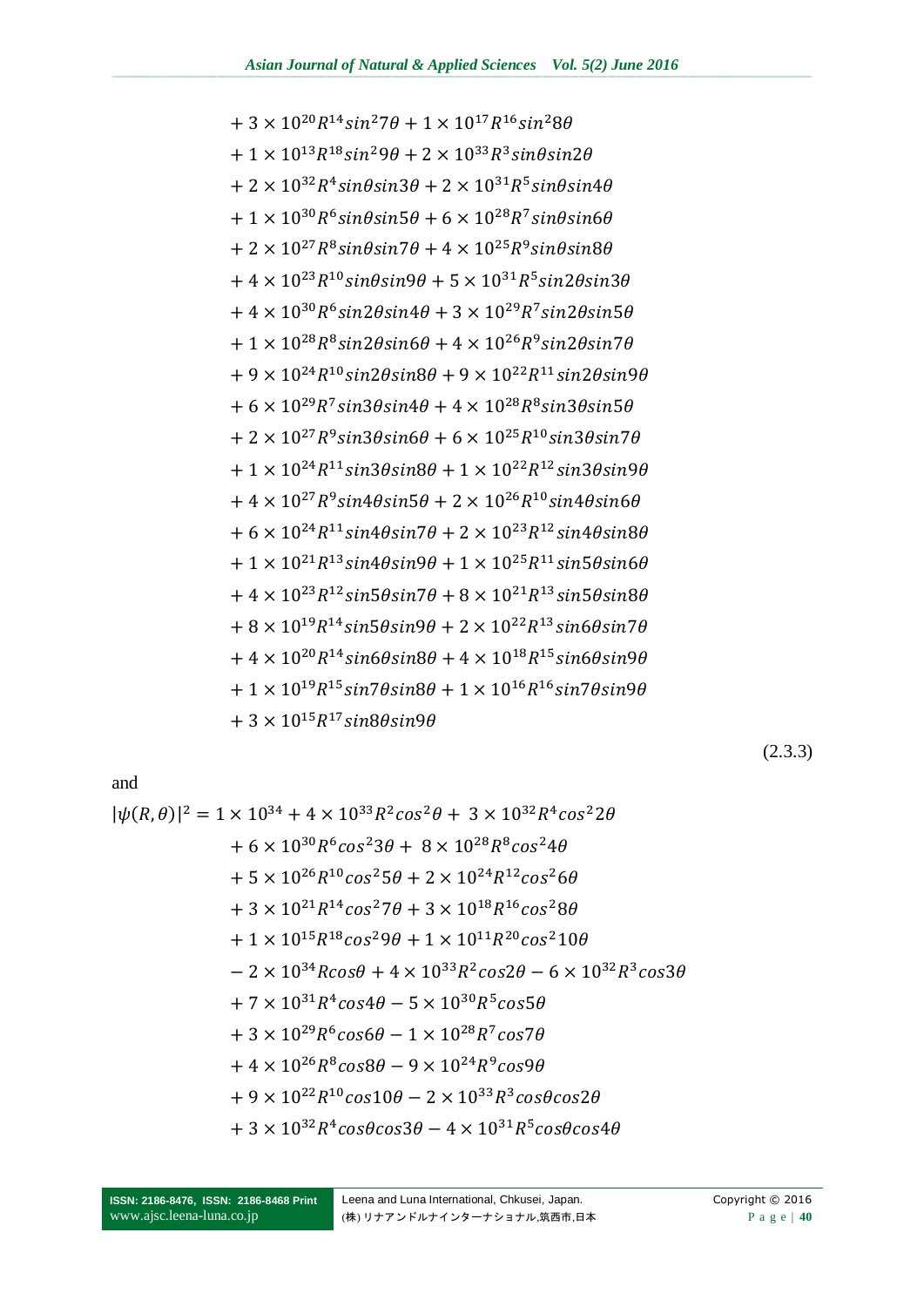$+3 \times 10^{30} R^6 \cos\theta \cos 5\theta - 2 \times 10^{29} R^7 \cos\theta \cos 6\theta$  $+7 \times 10^{27} R^8 \cos\theta \cos7\theta - 2 \times 10^{26} R^9 \cos\theta \cos8\theta$  $+5 \times 10^{24} R^{10} \cos\theta \cos9\theta - 5 \times 10^{22} R^{11} \cos\theta \cos10\theta$  $-8 \times 10^{31} R^{5} \cos 2\theta \cos 3\theta + 9 \times 10^{30} R^{6} \cos 2\theta \cos 4\theta$  $-7 \times 10^{29} R^7 \cos 2\theta \cos 5\theta + 4 \times 10^{28} R^8 \cos 2\theta \cos 6\theta$  $-2 \times 10^{27} R^9 \cos 2\theta \cos 7\theta + 6 \times 10^{25} R^{10} \cos 2\theta \cos 8\theta$  $-1 \times 10^{24} R^{11} \cos 2\theta \cos 9\theta + 1 \times 10^{22} R^{12} \cos 2\theta \cos 10\theta$  $-1 \times 10^{30} R^7 \cos 3\theta \cos 4\theta + 1 \times 10^{29} R^8 \cos 3\theta \cos 5\theta$  $-7 \times 10^{27} R^9 \cos 3\theta \cos 6\theta + 3 \times 10^{26} R^{10} \cos 3\theta \cos 7\theta$  $-9 \times 10^{24} R^{11} \cos 3\theta \cos 8\theta + 2 \times 10^{23} R^{12} \cos 3\theta \cos 9\theta$  $-2 \times 10^{21} R^{13} \cos 3\theta \cos 10\theta - 1 \times 10^{28} R^9 \cos 4\theta \cos 5\theta$  $+7 \times 10^{26} R^{10} \cos 4\theta \cos 6\theta - 3 \times 10^{25} R^{11} \cos 4\theta \cos 7\theta$  $+10\times10^{23}R^{12}cos4\theta cos8\theta - 2\times10^{22}R^{13}cos4\theta cos9\theta$  $+2 \times 10^{20} R^{14} \cos 4\theta \cos 10\theta - 6 \times 10^{25} R^{11} \cos 5\theta \cos 6\theta$  $+3 \times 10^{24} R^{12} \cos 5\theta \cos 7\theta - 8 \times 10^{22} R^{13} \cos 5\theta \cos 8\theta$  $+2 \times 10^{21} R^{14} \cos 5\theta \cos 9\theta - 2 \times 10^{19} R^{15} \cos 5\theta \cos 10\theta$  $-2 \times 10^{23} R^{13} \cos 6\theta \cos 7\theta + 5 \times 10^{21} R^{14} \cos 6\theta \cos 8\theta$  $-10 \times 10^{19} R^{15} \cos 6\theta \cos 9\theta + 10 \times 10^{17} R^{16} \cos 6\theta \cos 10\theta$  $-2 \times 10^{20} R^{15} \cos(7\theta) \cos(8\theta) + 4 \times 10^{18} R^{16} \cos(7\theta) \cos(9\theta)$  $-4 \times 10^{16} R^{17} \cos 7 \theta \cos 10 \theta - 1 \times 10^{17} R^{17} \cos 8 \theta \cos 9 \theta$  $+1 \times 10^{15} R^{18} \cos 8\theta \cos 10\theta - 3 \times 10^{13} R^{19} \cos 9\theta \cos 10\theta$ + 4 × 10<sup>33</sup> $R^2 sin^2 \theta$  + 3 × 10<sup>32</sup> $R^4 sin^2 2\theta$  $+6 \times 10^{30} R^6 \sin^2 3\theta + 8 \times 10^{28} R^8 \sin^2 4\theta$  $+5 \times 10^{26} R^{10} sin^2 5\theta + 2 \times 10^{24} R^{12} sin^2 6\theta$  $+3 \times 10^{21} R^{14} sin^2 7\theta + 3 \times 10^{18} R^{16} sin^2 8\theta$  $+1 \times 10^{15} R^{18} sin^2 9\theta + 1 \times 10^{11} R^{20} sin^2 10\theta$  $-2 \times 10^{33} R^3 sin\theta sin2\theta + 3 \times 10^{32} R^4 sin\theta sin3\theta$  $-4 \times 10^{31} R^{5} sin\theta sin4\theta + 3 \times 10^{30} R^{6} sin\theta sin5\theta$  $-2 \times 10^{29} R^7 \sin\theta \sin 6\theta + 7 \times 10^{27} R^8 \sin\theta \sin 7\theta$  $-2 \times 10^{26} R^9 \sin\theta \sin 8\theta + 5 \times 10^{24} R^{10} \sin\theta \sin 9\theta$  $-5 \times 10^{22} R^{11} sin\theta sin10\theta - 8 \times 10^{31} R^5 sin2\theta sin3\theta$  $+9 \times 10^{30} R^6 \sin 2\theta \sin 4\theta - 7 \times 10^{29} R^7 \sin 2\theta \sin 5\theta$ +  $4 \times 10^{28}R^8 sin2\theta sin6\theta - 2 \times 10^{27}R^9 sin2\theta sin7\theta$  $+6 \times 10^{25} R^{10} sin2\theta sin8\theta - 1 \times 10^{24} R^{11} sin2\theta sin9\theta$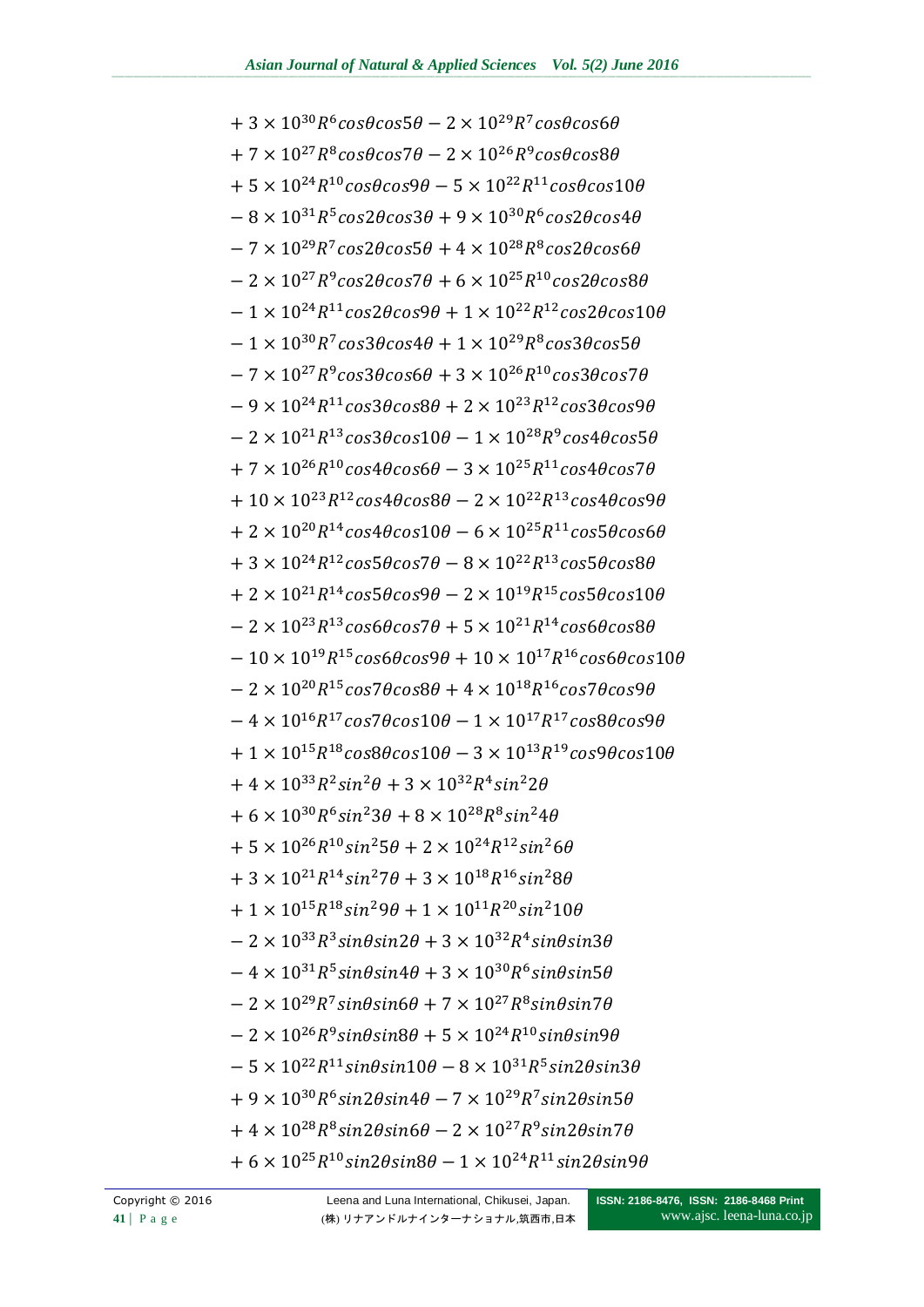$(2.3.4)$ 

Simplifying further using the trigonometric identity which says that  $c$  $sinAsinB$ . Therefore, we set  $F(R,\theta) = |\psi(R,\theta)|^2 - |\phi(R,\theta)|^2$ 

That is,

$$
F(R, \theta) = R[(-2 \cdot 97 \times 10^{34} \cos \theta) + R(8 \times 10^{32} + 8 \times 10^{32} \cos 2\theta) + R^2(-1 \times 10^{33} \cos 3\theta - 4 \times 10^{33} \cos \theta) + R^3(9 \times 10^{31} + 3 \times 10^{31} \cos 4\theta + 1 \times 10^{32} \cos 2\theta) + R^4(-8 \times 10^{30} \cos 5\theta - 5 \times 10^{31} \cos 3\theta - 1 \times 10^{32} \cos \theta) + R^5(3 \times 10^{30} + 2 \times 10^{29} \cos 6\theta + 2 \times 10^{30} \cos 4\theta + 5 \times 10^{30} \cos 2\theta) + R^6(-2 \times 10^{28} \cos 7\theta - 8 \times 10^{29} \cos 5\theta - 10 \times 10^{29} \cos 3\theta - 2 \times 10^{30} \cos \theta) + R^7(5 \times 10^{28} + 4 \times 10^{26} \cos 8\theta + 5 \times 10^{27} \cos 6\theta + 3 \times 10^{28} \cos 4\theta + 7 + 10^{28} \cos 2\theta) + R^8(-10 \times 10^{24} \cos 9\theta - 3 \times 10^{26} \cos 7\theta - 12 \times 10^{27} \cos 5\theta - 8 \times 10^{27} \cos 3\theta - 2 \times 10^{28} \cos \theta) - 2 \times 10^{28} \cos \theta + R^9(4 \times 10^{26} + 9 \times 10^{22} \cos 10\theta + 4 \times 10^{24} \cos 8\theta + 5 \times 10^{25} \cos 6\theta + 2 \times 10^{26} \cos 4\theta + 5 \times 10^{26} \cos 2\theta) + R^{10}(-5 \times 10^{22} \cos 9\theta - 1 \times 10^{24} \cos 7\theta - 1 \times 10^{25} \cos 5\theta - 4 \times 10^{25} \cos
$$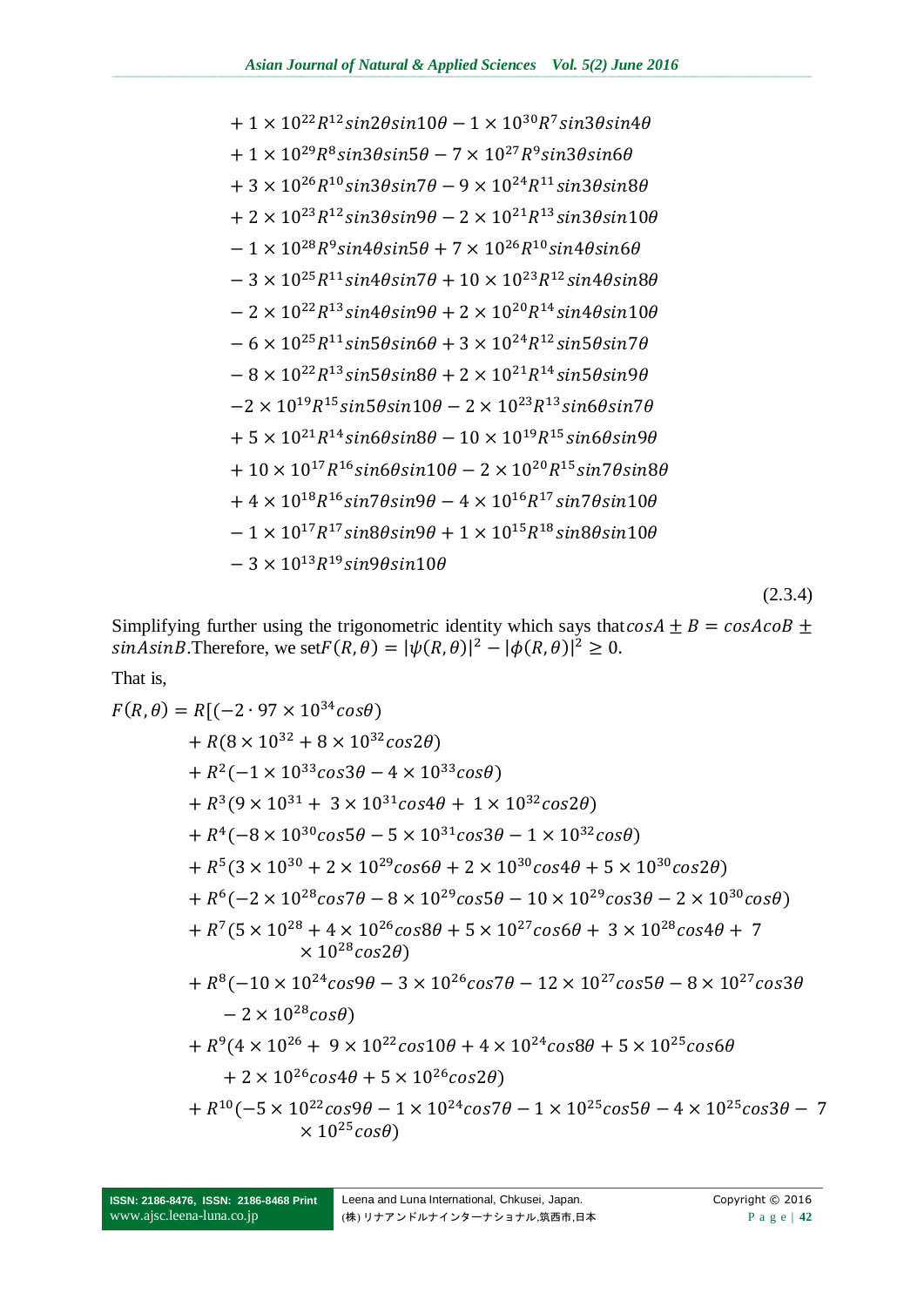+ 
$$
R^{11}(1 \times 10^{24} + 1 \times 10^{22} \cos 8\theta + 2 \times 10^{23} \cos 6\theta + 9 \times 10^{23} \cos 4\theta + 2
$$
  
\n $\times 10^{24} \cos 2\theta$ )  
\n+  $R^{12}(-2 \times 10^{21} \cos 7\theta - 2 \times 10^{22} \cos 5\theta - 8 \times 10^{23} \cos 3\theta - 2 \times 10^{23} \cos \theta)$   
\n+  $R^{13}(3 \times 10^{21} + 2 \times 10^{20} \cos 6\theta + 2 \times 10^{21} \cos 4\theta + 4 \times 10^{21} \cos 2\theta)$   
\n+  $R^{14}(-2 \times 10^{19} \cos 5\theta - 10 \times 10^{19} \cos 3\theta - 2 \times 10^{20} \cos \theta)$   
\n+  $R^{15}(3 \times 10^{18} + 10 \times 10^{17} \cos 4\theta + 4 \times 10^{18} \cos 2\theta)$   
\n+  $R^{16}(-4 \times 10^{16} \cos 3\theta - 1 \times 10^{17} \cos \theta)$   
\n+  $R^{17}(1 \times 10^{15} + 1 \times 10^{15} \cos 2\theta)$   
\n+  $R^{18}(-3 \times 10^{13} \cos \theta) + R^{19}(1 \times 10^{11})] \ge 0$  (2.3.5)

The region of absolute stability is the polar curve  $F(R, \theta) = 0$ , where  $u = R \cos \theta$  and  $v =$  $Rsin\theta$ .

### **THE JORDAN CURVE**

The Jordan curve is the equation governing the region of absolute stability and the region of instability.

To construct the Jordan curve, equation (2.3.5) becomes handy. We take various degrees of  $\theta$ from  $0^{\circ}$  to 360° and get a corresponding value of R.

These values are now plotted to get the Jordan curve.

The table below gives the value of  $\theta$  and the corresponding R.

| $\theta$ in Degree | Approximate Value for the<br>Curve $F(R, \theta)$ | $\theta$ in Degree | Approximate Value for the<br>Curve $F(R, \theta)$ |
|--------------------|---------------------------------------------------|--------------------|---------------------------------------------------|
| $\boldsymbol{0}$   | 99.6                                              | 190                | $-98.8$                                           |
| 10                 | 98.8                                              | 200                | $-97.9$                                           |
| 20                 | 97.9                                              | 210                | $-96.8$                                           |
| 30                 | 96.8                                              | 220                | $-94.8$                                           |
| 40                 | 94.8                                              | 230                | $-90.8$                                           |
| 50                 | 90.8                                              | 240                | $-88.2$                                           |
| 60                 | 88.2                                              | 250                | $-84.1$                                           |
| 70                 | 84.1                                              | 260                | $-81.6$                                           |
| 80                 | 81.6                                              | 270                | $\boldsymbol{0}$                                  |
| 90                 | $\boldsymbol{0}$                                  | 280                | 81.6                                              |
| 100                | $-81.6$                                           | 290                | 84.1                                              |
| 110                | $-84.1$                                           | 300                | 88.2                                              |

Table 1. Analysis of the Jordan curve,  $F(R, \emptyset)$ 

Copyright © 2016 Leena and Luna International, Chikusei, Japan. 43 | P a g e (株) リナアンドルナインターナショナル,筑西市,日本

**ISSN: 2186-8476, ISSN: 2186-8468 Print** www.ajsc. leena-luna.co.jp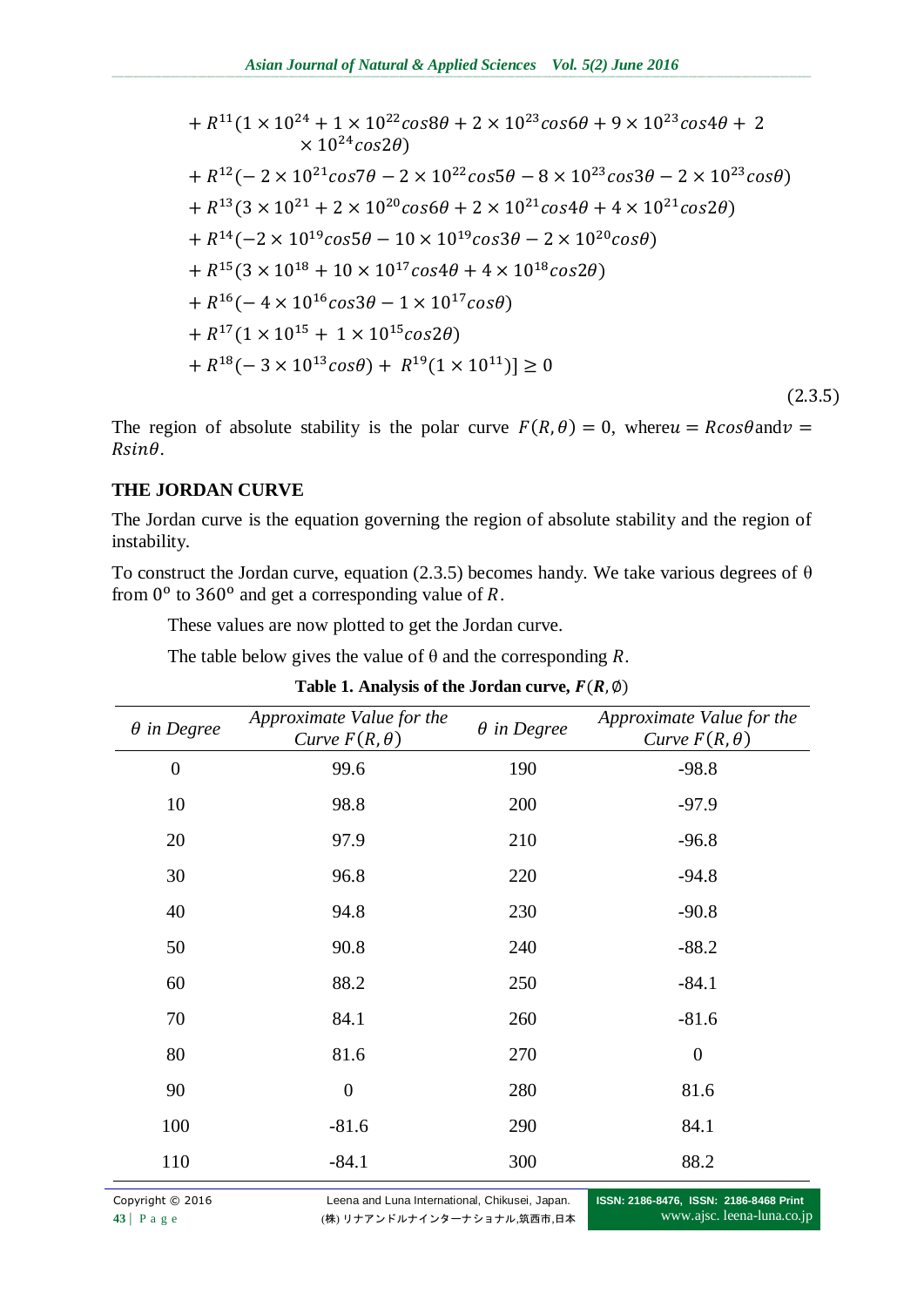*Asian Journal of Natural & Applied Sciences Vol. 5(2) June 2016*

| 120 | $-88.2$ | 310 | 90.8 |
|-----|---------|-----|------|
| 130 | $-90.8$ | 320 | 94.8 |
| 140 | $-94.8$ | 330 | 96.8 |
| 150 | $-96.8$ | 340 | 97.9 |
| 160 | $-97.9$ | 350 | 98.8 |
| 170 | $-98.8$ | 360 | 99.6 |
| 180 | $-99.6$ |     |      |



**ISSN: 2186-8476, ISSN: 2186-8468 Print** www.ajsc.leena-luna.co.jp

Leena and Luna International, Chkusei, Japan. Copyright © 2016 (株) リナアンドルナインターナショナル,筑西市,日本 P a g e | **44**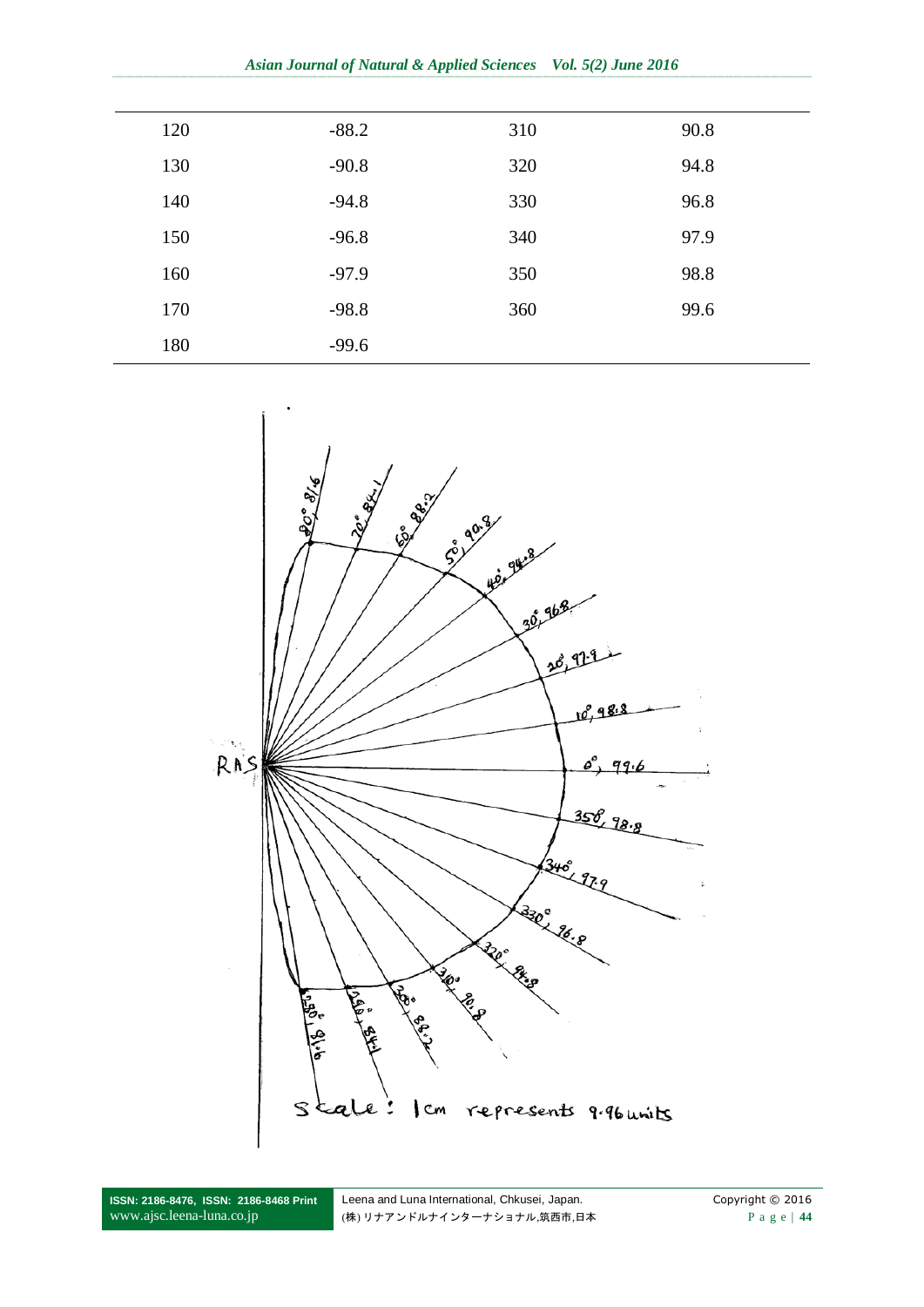#### **APPLICATIONS**

#### **Problem, Ademiluyi (2005)**

 $y' = 1 + y^2$ ,

Inverse Runge-Kutta Method of Order 2

| $\boldsymbol{N}$ | $x_n$  | $y(x_n)$       | $y_n$           | $E_n$           | Rational<br>Integrator<br>$K=10$ | Error          |
|------------------|--------|----------------|-----------------|-----------------|----------------------------------|----------------|
| 1                | 0.1000 | 1.223048884    | 1.234567905     | $-0.1152D-01$   | $1.2230D+00$                     | 1.6017D-06     |
| $\overline{2}$   | 0.2000 | 1.508497657    | 1.538880977     | $-0.3038D - 01$ | $1.5085D+00$                     | 1.0549D-12     |
| 3                | 0.3000 | 1.895765178    | 1.958484913     | $-0.6272D-01$   | $1.8958D + 00$                   | $-1.4643D-11$  |
| $\overline{4}$   | 0.4000 | 2.464962799    | 2.589525967     | $-0.1246D+00$   | $2.4650D + 00$                   | $-1.0355D-10$  |
| 5                | 0.5000 | 3.408223442    | 3.674915625     | $-0.2667D+00$   | $3.4082D + 00$                   | $-7.6033D-10$  |
| 6                | 0.6000 | 5.331855925    | 6.056638867     | $-0.7248D+00$   | $5.3319D+00$                     | $-8.1347D-09$  |
| 7                | 0.7000 | 11.681380355   | 15.994363155    | $-0.4313D+01$   | $1.0621D + 01$                   | $1.0604D + 00$ |
| 8                | 0.8000 | -68.479332859  | $-26.420600456$ | $-0.4206D+02$   | $1.0608D + 02$                   | $-1.7456D+02$  |
| 9                | 0.9000 | $-8.687622253$ | -7.247147091    | $-0.1440D+01$   | $-2.5230D+07$                    | $2.5230D + 07$ |

It can be observed from the above result that our integrator performed better than that of Ademiluyi (2005).

#### **Problem, Sunday and Odekunle (2012)**

 $y'$ 

| $\boldsymbol{X}$ | <i>Numerical</i><br>Solution | Exact<br>Solution | Error      | Rational<br>Integrator<br>$K = 10$ | Error        |
|------------------|------------------------------|-------------------|------------|------------------------------------|--------------|
| 0.100            | 2.97044683                   | 2.99004984        | 0.01960301 | $2.9704D + 00$                     | 1.9604D-02   |
| 0.200            | 2.92311978                   | 2.96078944        | 0.03766966 | $2.9417D + 00$                     | 1.9062D-02   |
| 0.300            | 2.86071396                   | 2.91393113        | 0.05321717 | $2.8954D+00$                       | 1.8521D-02   |
| 0.400            | 2.78663735                   | 2.85214376        | 0.06550741 | $2.8327D + 00$                     | 1.9475D-02   |
| 0.500            | 2.70469856                   | 2.77880073        | 0.07410216 | $2.7528D + 00$                     | $2.6002D-02$ |
| 0.600            | 2.61879468                   | 2.69767618        | 0.07888150 | $2.6521D+00$                       | 4.5547D-02   |
| 0.700            | 2.53260279                   | 2.61262655        | 0.08002377 | $2.5259D+00$                       | 8.6740D-02   |
| 0.800            | 2.44933867                   | 2.52729249        | 0.07795382 | $2.3733D+00$                       | 1.5402D-01   |
| 0.900            | 2.37158442                   | 2.44485807        | 0.07327366 | $2.2012D+00$                       | 2.4369D-01   |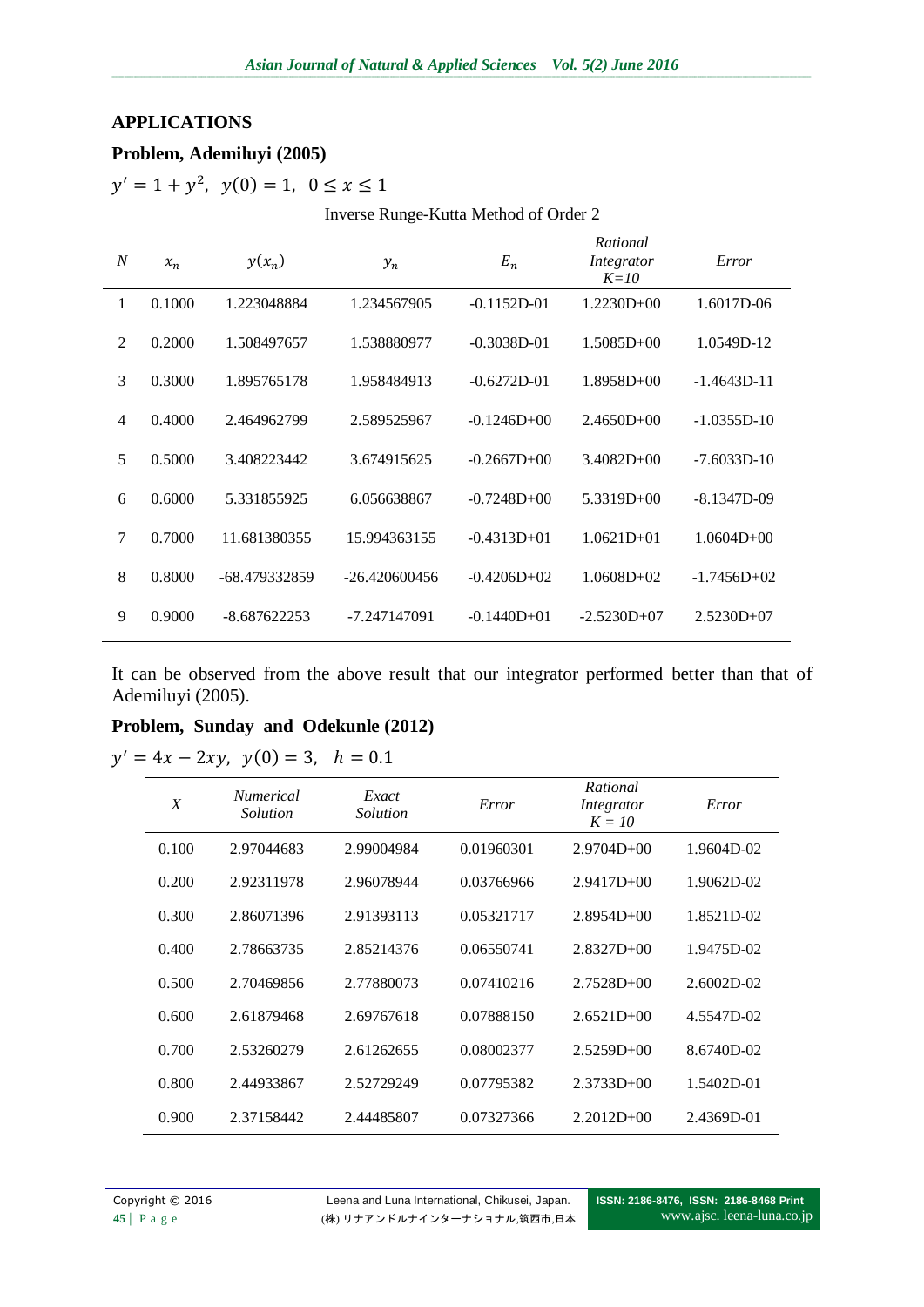It can be observed from the above result that our integrator performed better than that of Sunday and Odekunle (2012).

### **Problem, Agbeboh and Aashikpelokhai (2007)**

 $y' = 1 + y^2$ ,

| XN         | YN             | <b>TSOL</b>            | <b>ERROR</b>  | <b>RATIONAL</b><br><b>INTEGRATOR</b><br>$K=10$ | <b>ERROR</b>       |
|------------|----------------|------------------------|---------------|------------------------------------------------|--------------------|
| $.1D+00$   | $1.2230D+00$   | 0.1223048880450D+01    | 4.8079D-12    | $1.2230D+00$                                   | 1.6017D-06         |
| $.2D+00$   | $1.5085D+00$   | $0.1508497647121D+01$  | 4.5104D-12    | $1.5085D+00$                                   | 1.0549D-12         |
| $.3D+00$   | $1.8958D + 00$ | $0.1895765122854D+01$  | 6.6493D-12    | $1.8958D + 00$                                 | $-1.4643D$<br>11   |
| $.4D+00$   | $2.4565D+00$   | $0.2464962756723D+01$  | 8.5126D-03    | $2.4650D + 00$                                 | $-1.0355D$<br>10   |
| $.5D+00$   | $3.3666D+00$   | $0.3408223442336D+01$  | 4.1610D-02    | $3.4082D + 00$                                 | $-7.6033D -$<br>10 |
| $.6D+00$   | $5.1379D + 00$ | $0.5331855223459D+01$  | 1.9399D-01    | $5.3319D + 00$                                 | $-8.1347D-$<br>09  |
| $.7D + 00$ | $1.0328D + 01$ | $0.1168137380031D + 2$ | $1.3535D+00$  | $1.0621D + 01$                                 | $1.0604D + 00$     |
| $.8D + 00$ | $8.6318D + 00$ | $-6847966834558D+02$   | $-1.5480D+02$ | $1.0608D + 02$                                 | $1.7456D+02$       |
| $.9D+00$   | $4.0934D + 06$ | $-.8687629546482D+01$  | $-4.0934D+06$ | $-2.5230D+07$                                  | $2.5230D+07$       |

From the above result, it can be seen that our integrator compares favourably in terms of accuracy with that of Agbeboh and Aashikpelokhai.

#### **CONCLUSION**

In this paper, detailed analysis of the coefficient parameters of the  $u - v$  form and the polar form of the stability function were carried out. With these parameters, we were able to determine the region of absolute stability of the order 19 rational integrator.